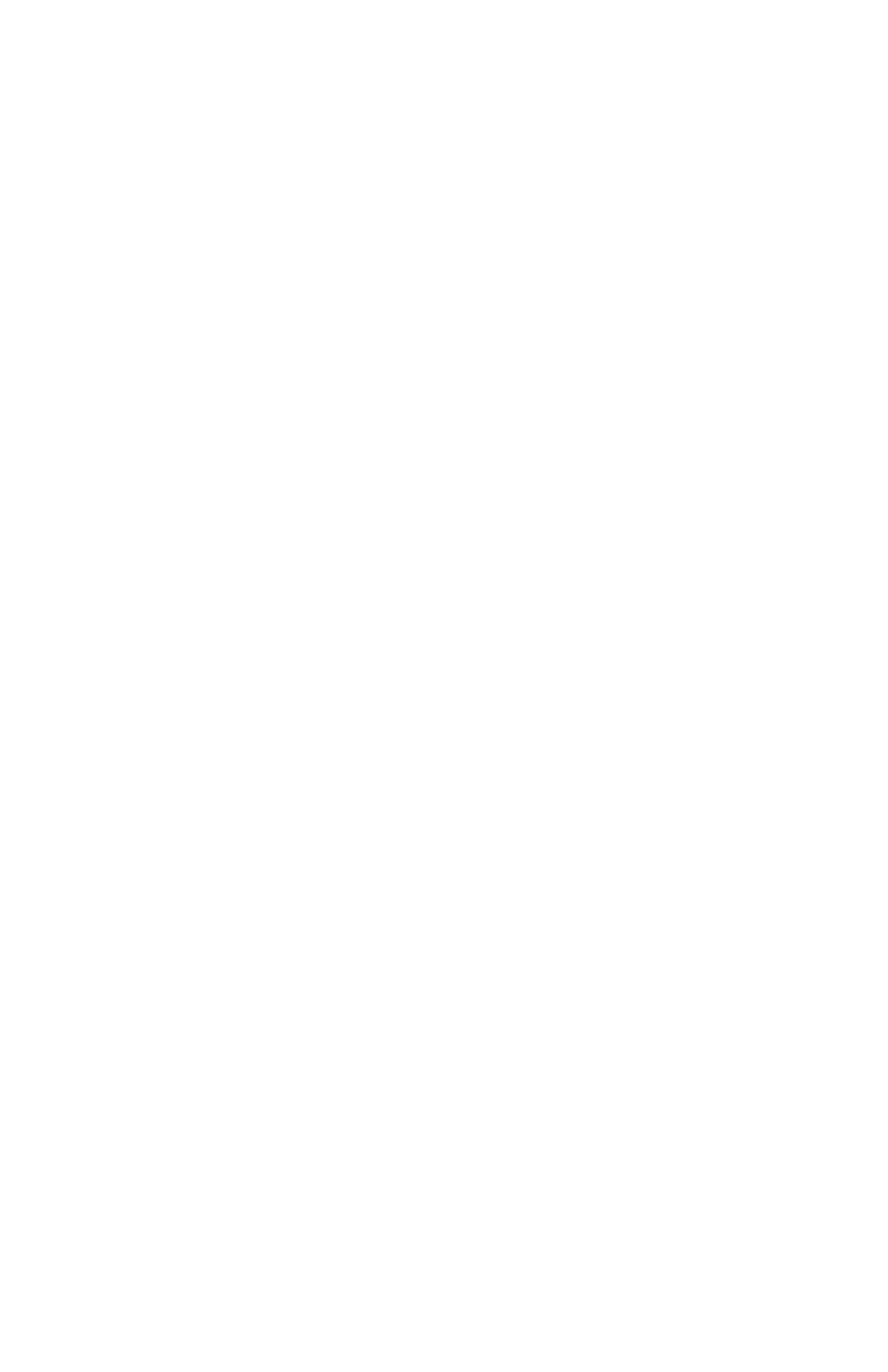monastic wisdom series: number fifty-nine

# **Clothed in Language**

*Pauline Matarasso*

Cistercian Publications **www.cistercianpublications.org**

**LITURGICAL PRESS Collegeville, Minnesota www.litpress.org**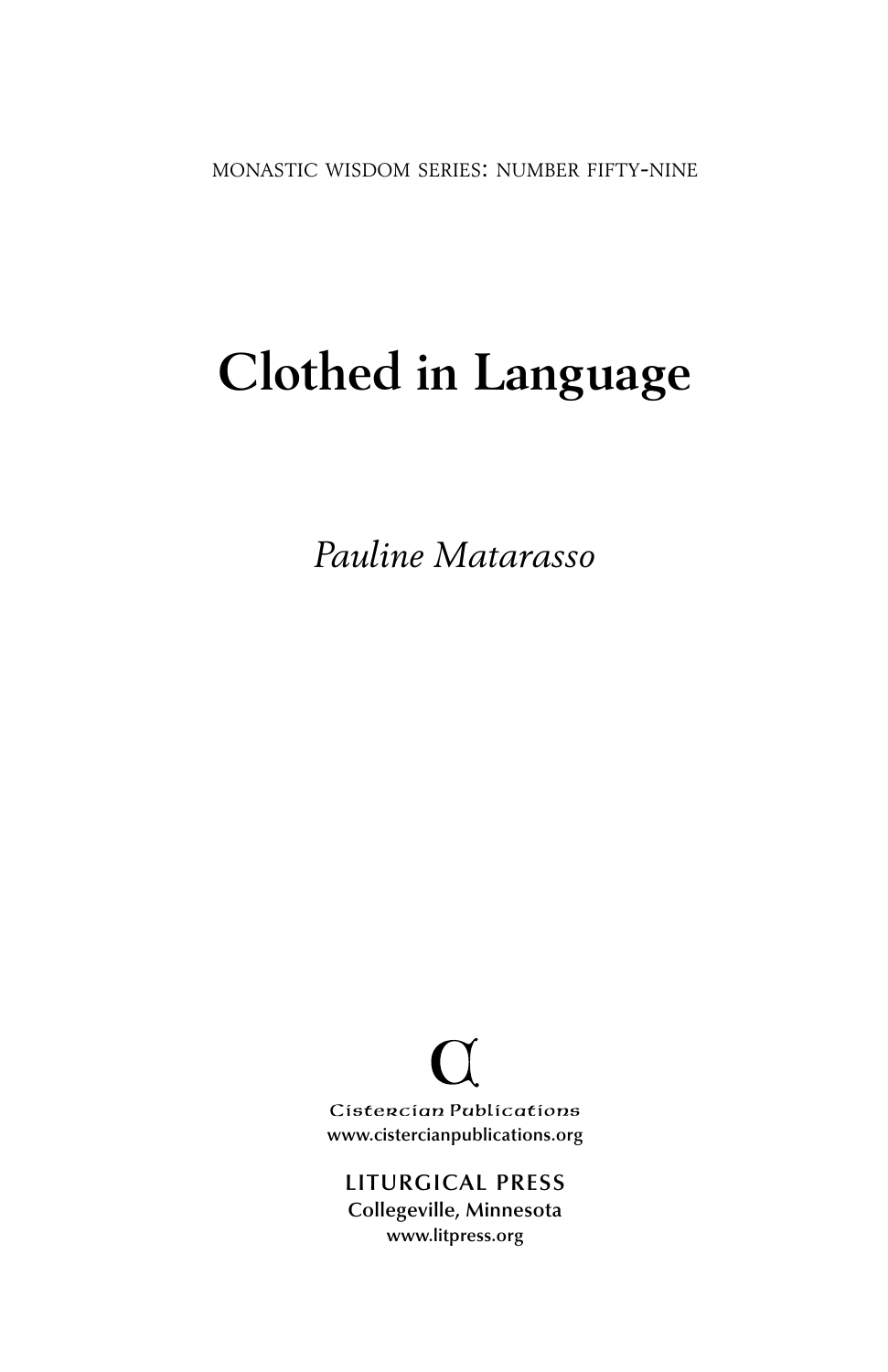A Cistercian Publications title published by Liturgical Press

Cistercian Publications Editorial Offices 161 Grosvenor Street Athens, Ohio 45701 www.cistercianpublications.org

Scripture texts in this work are taken from the New Jerusalem Bible, the Revised Standard Version, and the Grail Psalms.

© 2019 by Pauline Matarasso

Published by Liturgical Press, Collegeville, Minnesota. All rights reserved. No part of this book may be used or reproduced in any manner whatsoever, except brief quotations in reviews, without written permission of Liturgical Press, Saint John's Abbey, PO Box 7500, Collegeville, MN 56321-7500. Printed in the United States of America.

|--|--|--|--|--|--|--|--|--|--|

#### **Library of Congress Cataloging-in-Publication Data**

Names: Matarasso, Pauline Maud, author. Title: Clothed in language / Pauline Matarasso. Description: Collegeville, Minnesota : Cistercian Publications, [2019] | Series: Monastic wisdom series ; number fifty-nine | Includes bibliographical references. Identifiers: LCCN 2019010762 (print) | LCCN 2019022352 (ebook) | ISBN 9780879071592 (ebook) | ISBN 9780879070595 (pbk.) Subjects: LCSH: Language and languages—Religious aspects— Christianity—Biography. | Metaphor—Religious aspects—Christianity. | Matarasso, Pauline Maud. Classification: LCC BR115.L25 M38 2019 (print) | LCC BR115.L25 (ebook) | DDC 230.01/4—dc23 LC record available at https://lccn.loc.gov/2019010762 LC ebook record available at https://lccn.loc.gov/2019022352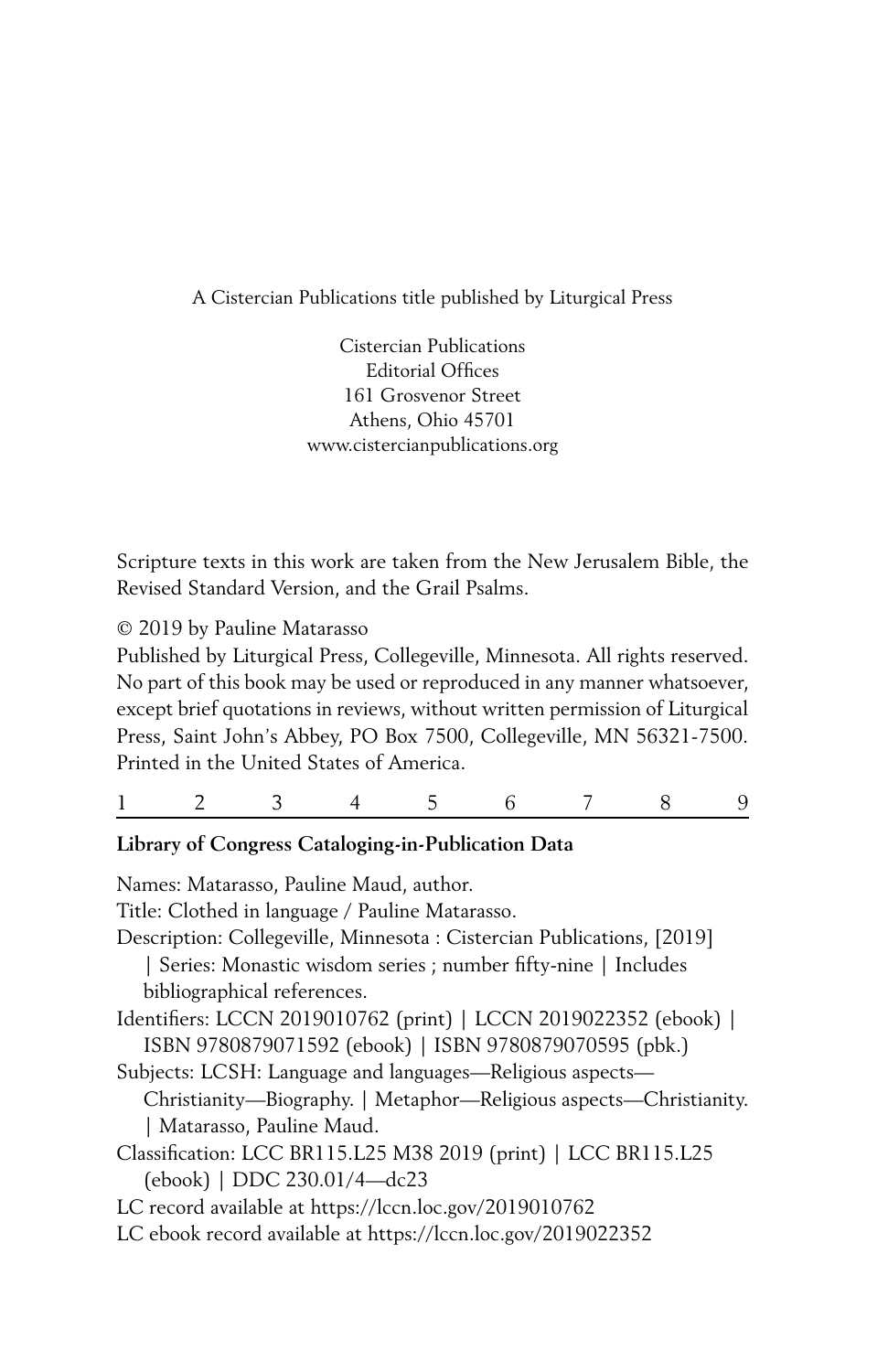*To the Community of Mount Saint Bernard who opened to me the doors of their hearts; and remembering specially John Morson and Hilary Costello, OCSO, who shared with me so freely the treasures of the Fathers. 1973–2019*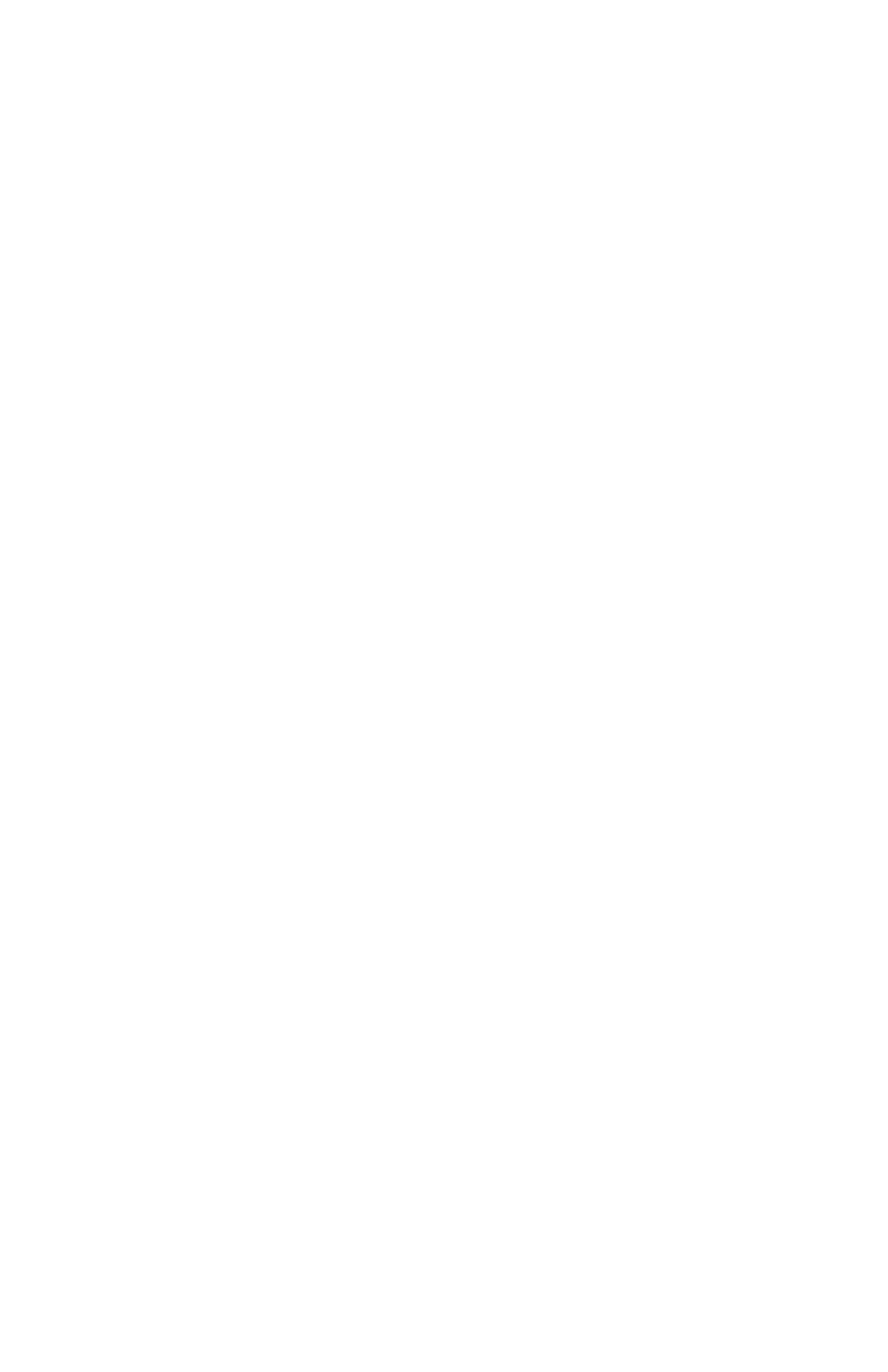# **Contents**

Acknowledgments ix

## **Clothed in Language**

Sighing and Prophesighing 3 i. Alpha and Omega 5 ii. The Words We Use 37 iii. Small Talk 67 iv. The Sheep of His Flock 95 v. Afterword 125

### **Reading Between the Lines** 127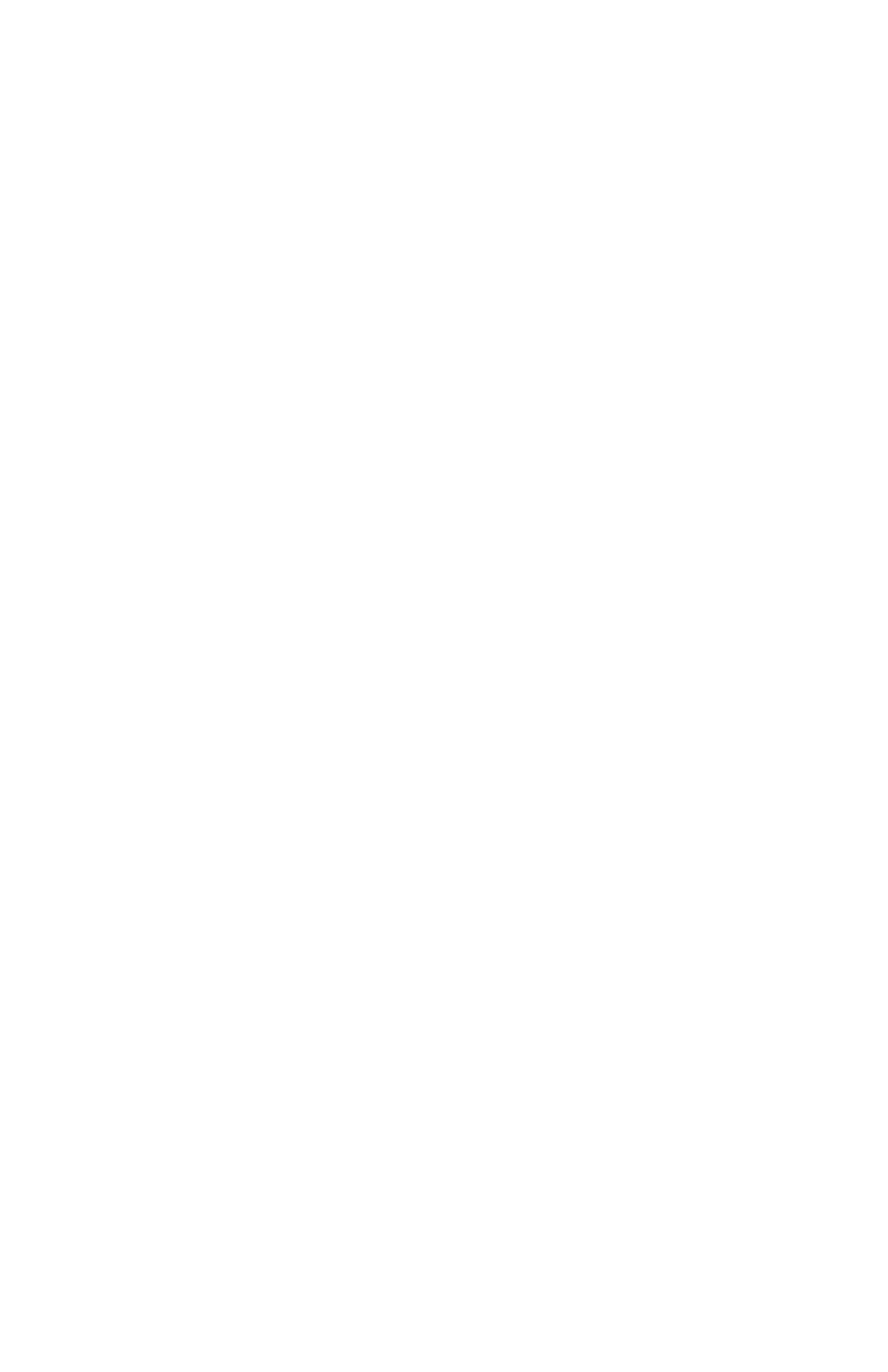# **Acknowledgments**

I remember here the long line of those who have walked with me down the years in kinship and in friendship, the known and the nameless, those who are still beside me and the greater crowd already beyond.

First and always I remember those who have pointed me towards that beyond, by word or by example.

I remember those who gave me a love of learning, and languages in which to listen to other voices—especially the clear tones of those lying mute in archives, waiting to be given back their speech.

I remember the headmistress who read Dickens to twelveyear-olds and wrote to me years later, "I always believed in you."

I remember Helen Waddell, who led me, at seventeen, into the Middle Ages to meet the cloud of witnesses of whom Wulfric of Haselbury and John of Forde still hold me by the hand.

I remember the poets whom I carry around with me: W. S. Graham, Marie Noël, Ruth Pitter, Charles Péguy, Charles Causley, and the many others who come visiting.

I remember all who have shown me kindness and understanding, and made me laugh.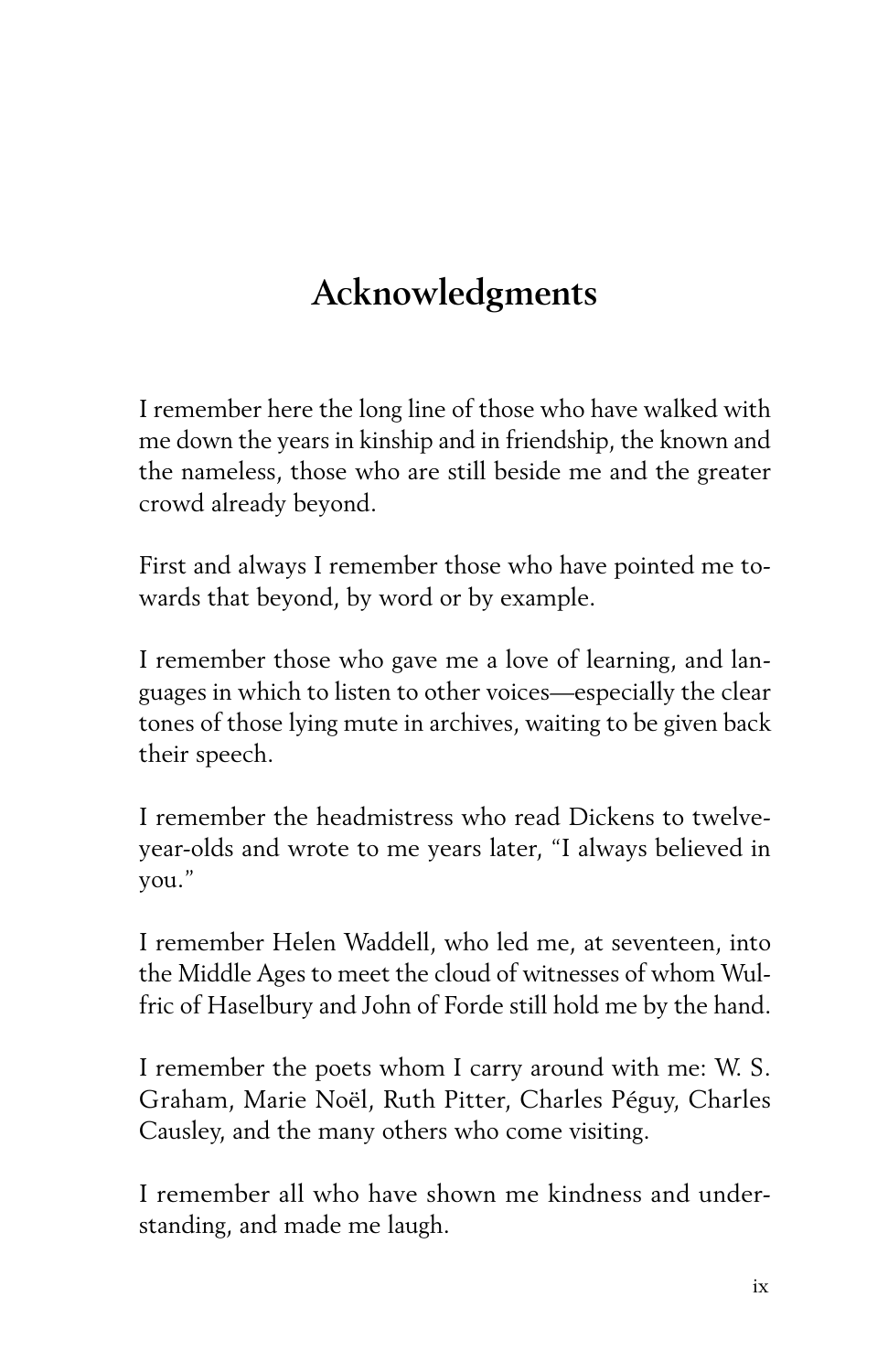#### x *Clothed in Language*

I remember those I have forgotten.

All these have helped me on the way and have a part in this book, and to all I say, Thank You.

To those who have played a more immediate part in its genesis, I owe a more specific gratitude, and first to Catherine Wybourne, who gave the initial push and has stood behind it from then on; to my son François, who keeps the show on the road in more senses than one; to Eric Southworth, Martin Laird, OSA, and Gabriel Everitt, OSB, for steadfast encouragement; to Erik Varden, OCSO, for his caring and vigilant reading of the text, and the refinements that resulted, and lastly to Marsha Dutton, of Cistercian Publications, who has seen it through the editorial process with much sensitivity and patience.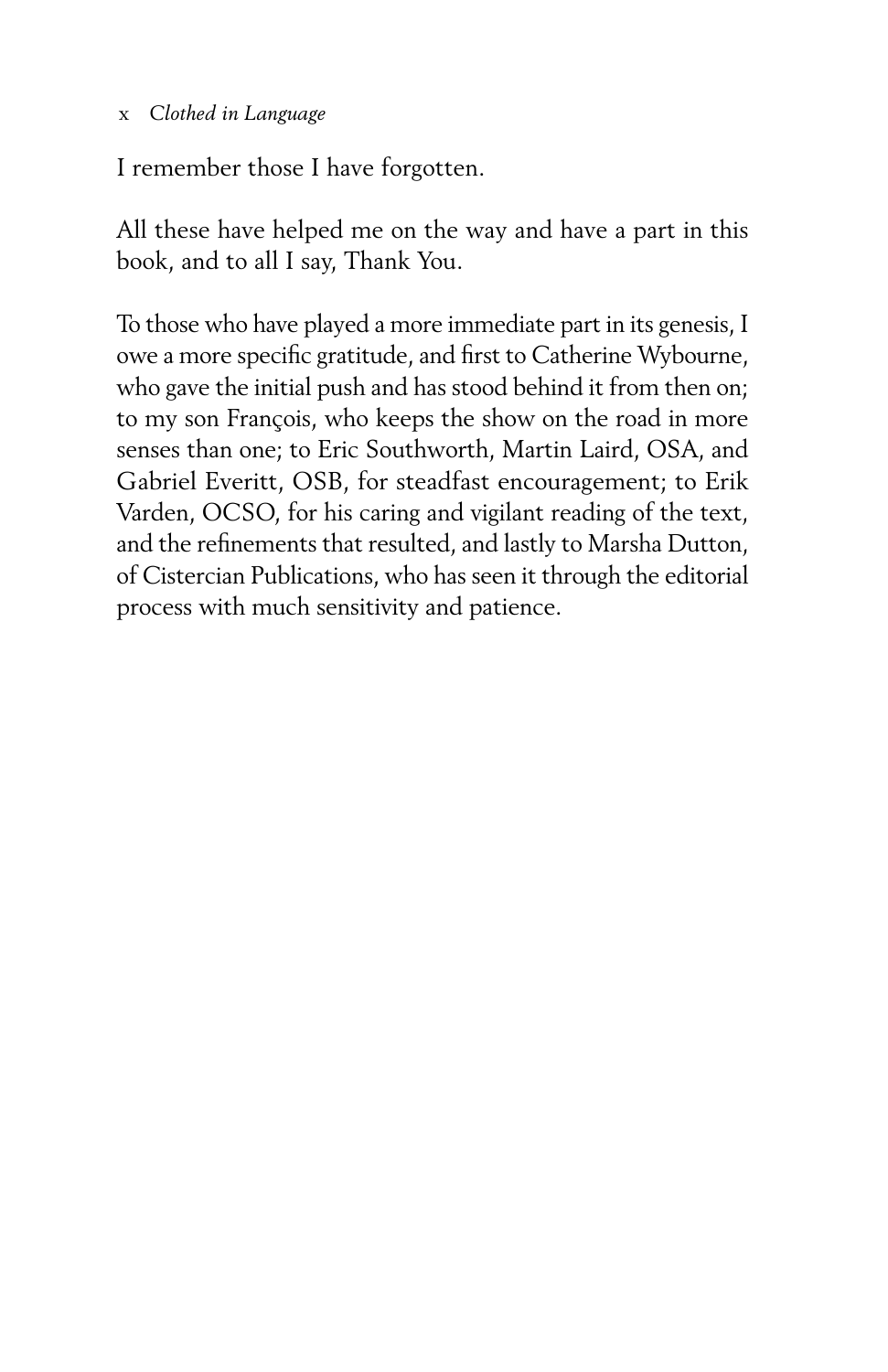# **Clothed in Language**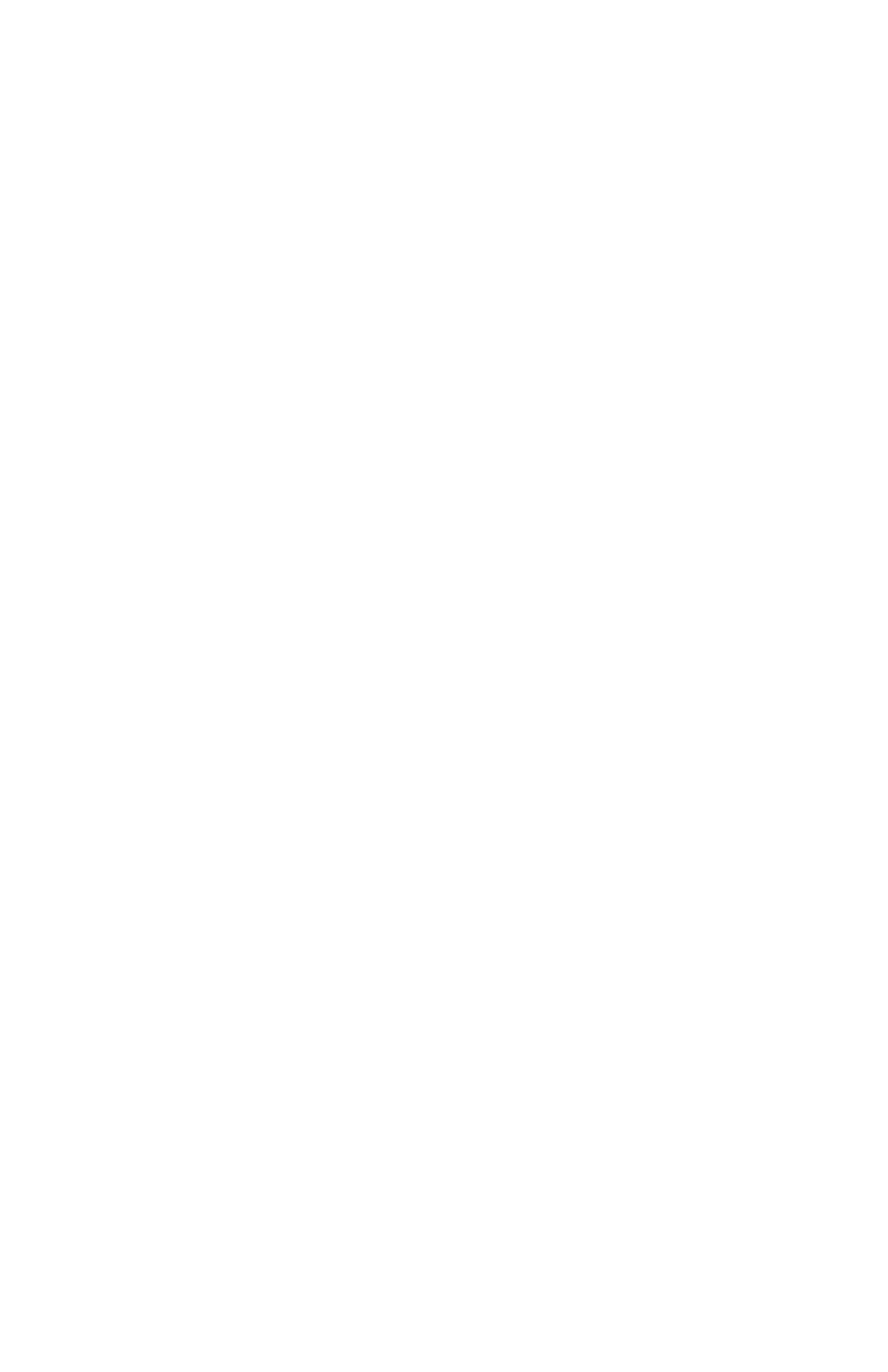# **Sighing and Prophesighing**

Sighing and prophesighing before the God who was in the beginning and is and ever may be, in whom we believe and doubt and think and feel and yearn and imagine, in whom we strive and fail, to whom we travel and from whom we run; the God who is the non-sense to the far north of paradox, who holds in balance now and never and for ever, who makes of self and other one.

The Word for whom we spread our nets of metaphor to capture our heart's hart leaping on the mountains, looking through the lattice of our eyes.

We nailed him to a Cross to be rid of him. And still we build brick walls and concrete bunkers, with manacles and statements and straitjackets to hold him, but he, on the third day, walks out, leading a little child by either hand.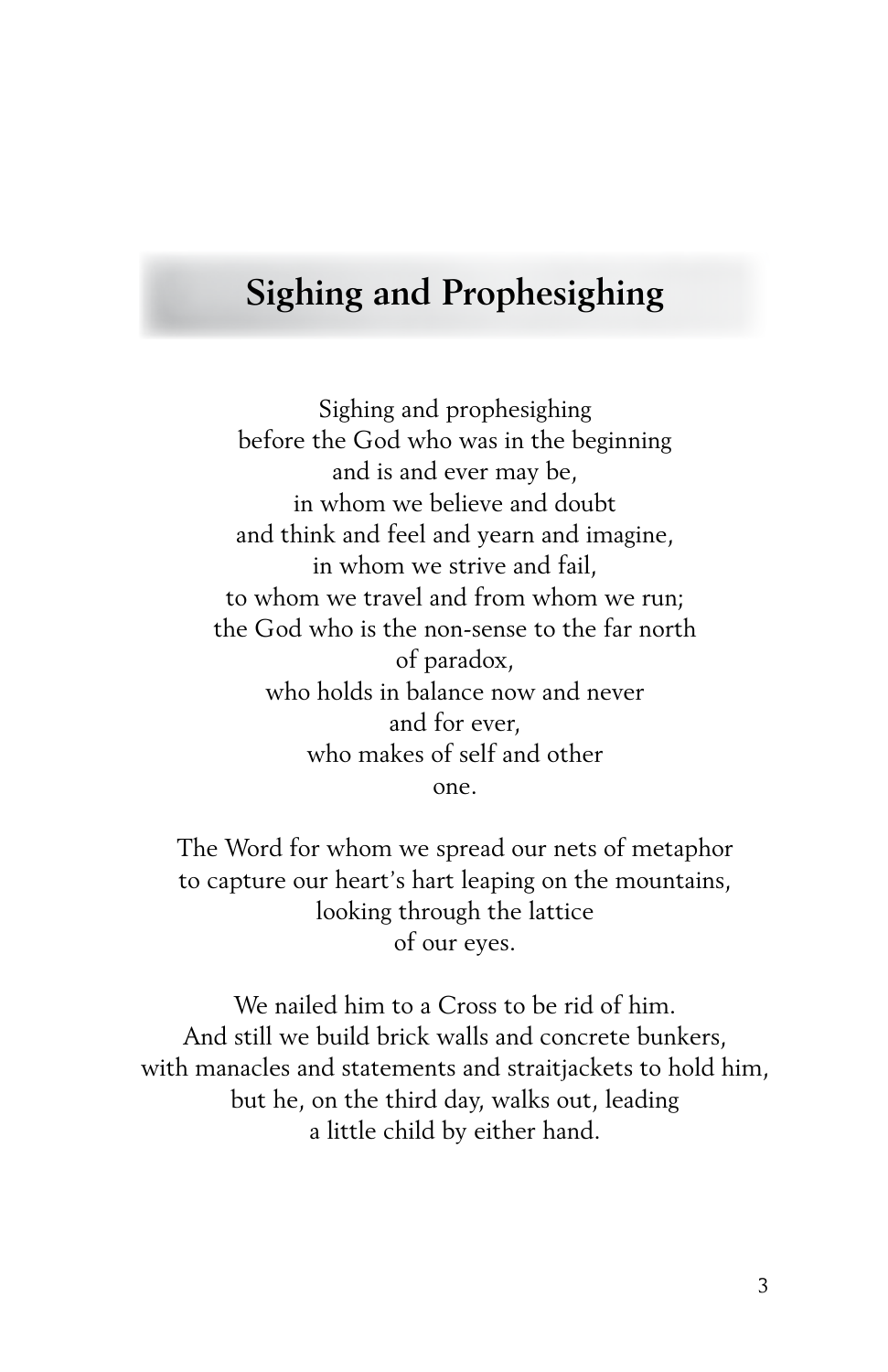#### 4 *Clothed in Language*

The Spirit who is joy, and love, and gift, nameless formless rocking the sea; breath of Eden water of Jordan newness of childhood clear as flame; gift of the two who binds all together girdle of love in Jesus' name.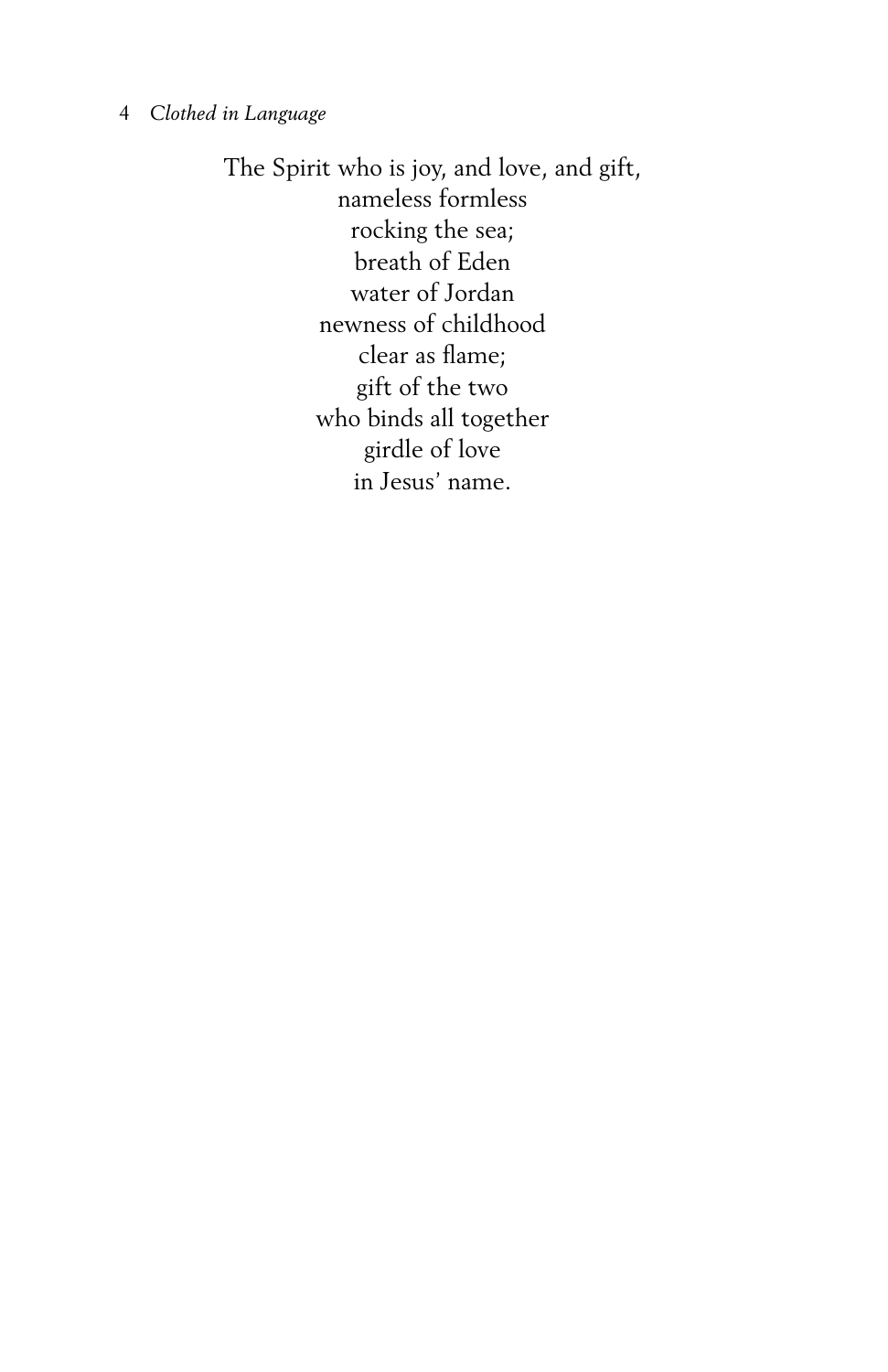# **i. Alpha and Omega**

Walk through Sion, walk all round it; count the number of its towers. Review all its ramparts, examine its castles,

that you may tell the next generation that such is our God.<sup>1</sup>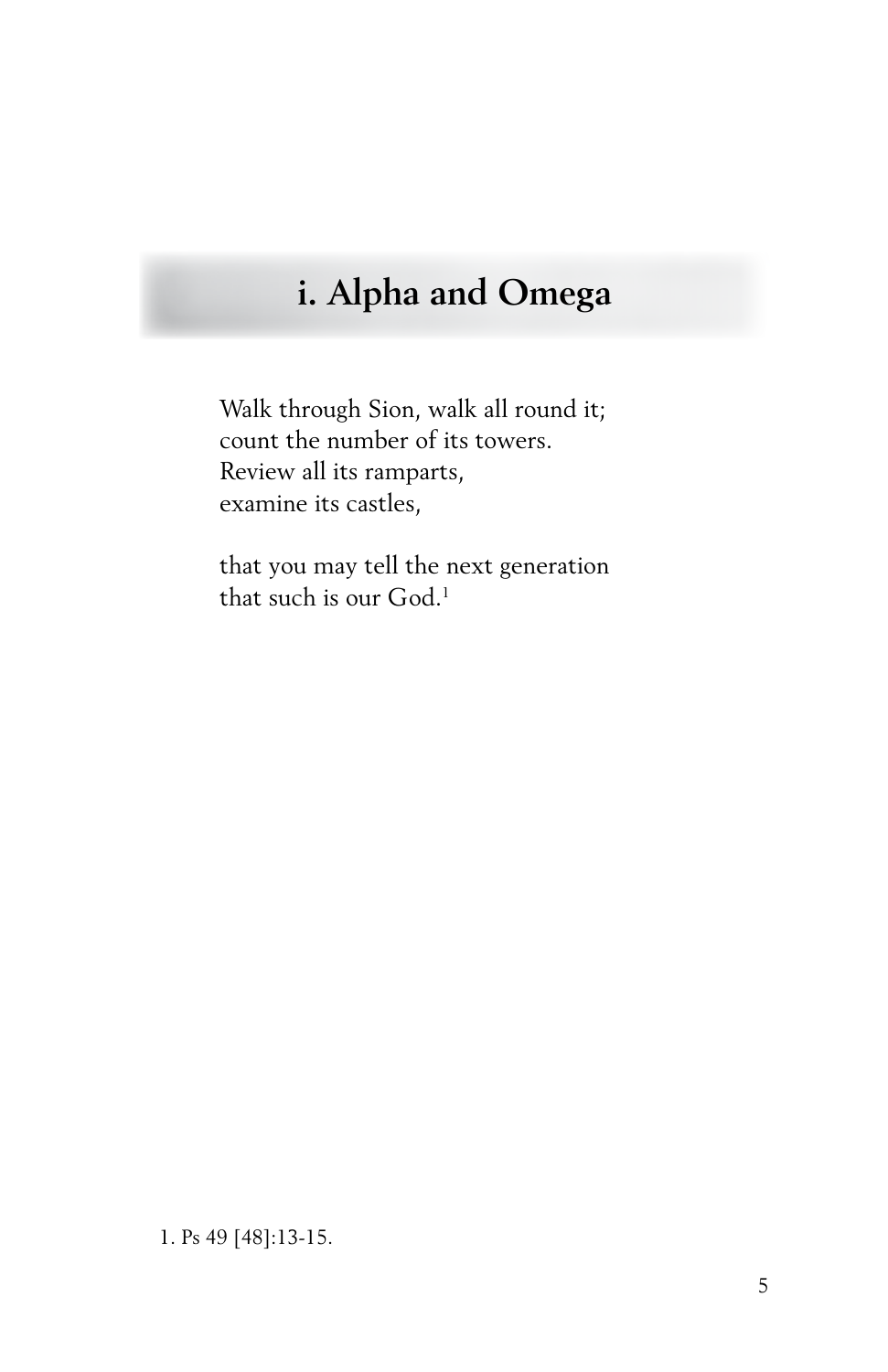### **Paradox**

I have learned that the place wherein Thou art found unveiled is girt round with the coincidence of contradictories, and this is the wall of Paradise wherein Thou dost abide.<sup>2</sup>

A God beyond our grasping, who laughs at time and space. The God of essence who translates himself into substance, so that we may taste and see that he is good. The God who explodes language and calls himself the Word. A God so great, so alien, so other, that he takes into his lap the uncomforted child that most of us remain lifelong, the weaned child that rests more peacefully on its mother's breast than the burrowing nursling, the infant unsteadily exploring the world, held back from danger by the leading strings of love. The bridal union is for grown-ups. Most of us never grow out of infancy, stunted alike by ourselves and one another.

#### $\bullet$   $\bullet$   $\bullet$

We have lost the sense of paradox, which is why our theology has long been fractured. All theology, all life is paradox. Paradox is our window onto glory, our only language for it, a God-given language.

 $\bullet$   $\bullet$   $\bullet$ 

Since the late Middle Ages we see the Crucifixion as awful, rather than aweful, but the Fathers saw it as the triumph of

<sup>2.</sup> Nicholas of Cusa, *The Vision of God*, trans. Emma Gurney Salter (New York: Cosimo Classics, 2007), 44, chap. 9.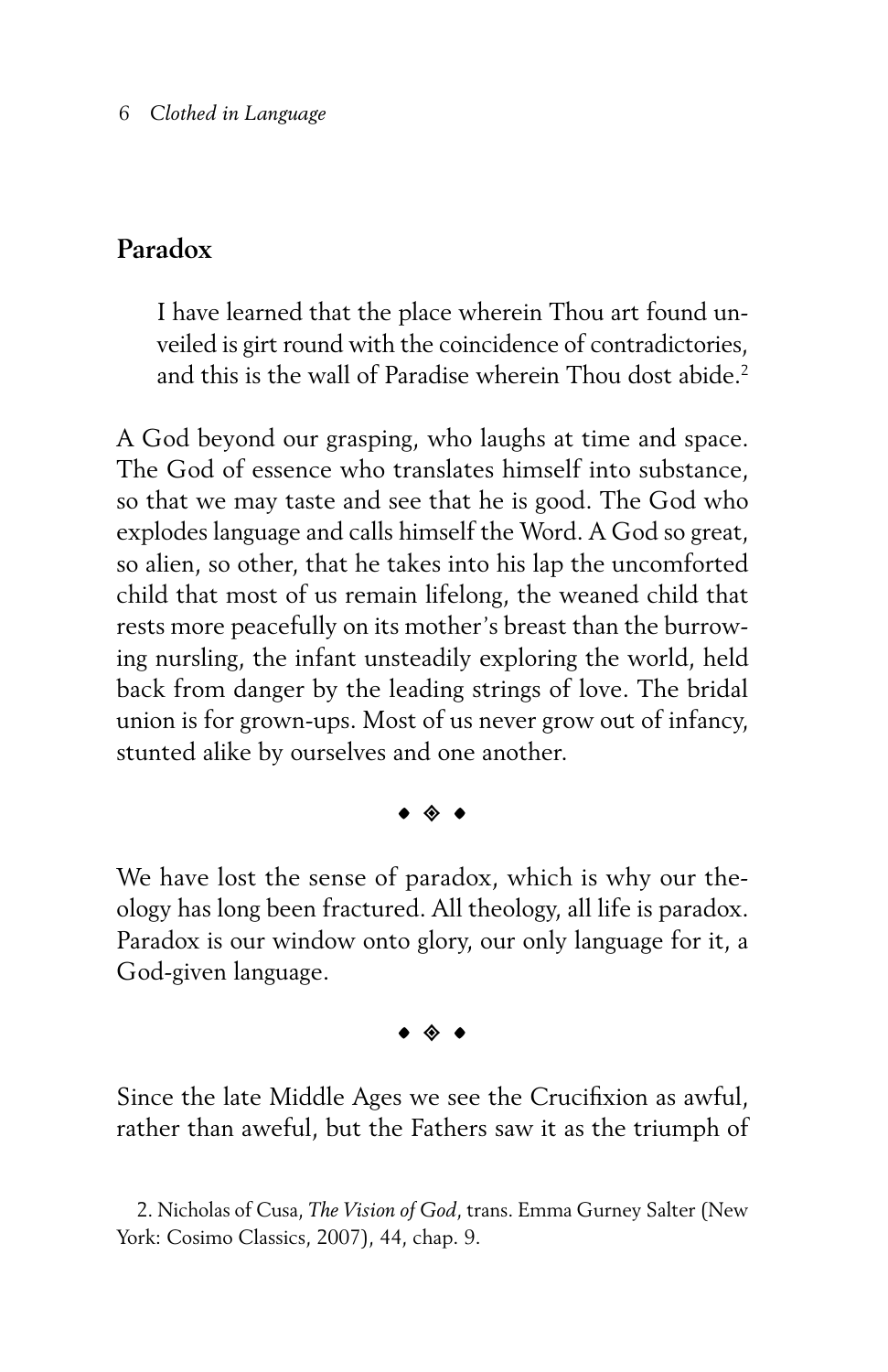love, the triumph that trumped those of Caesar. The Resurrection was the evidence supplied for the weaker-minded, those who cannot see or understand.

Christ the king of love wears his crown on the Cross, an artefact woven by soldiers who, paradox to crown all paradoxes, in hailing him as king spoke the truth they were busily mocking and denying.

 $\bullet$   $\bullet$   $\bullet$ 

The Word of God is defined for us in the richness of metaphor and the starkness of negation, but in the latter often walks unrecognized. We meet him there in paradoxical form, and in places well beyond the precincts of theology. My wandering mind was arrested recently by a few words of Samuel Beckett:

The sun shone, having no alternative, on the nothing new.<sup>3</sup>

This, I thought, is apophatic theology, and Beckett himself holds that door ajar by pointing us to Ecclesiastes: "There is nothing new under the sun."4 But he is a writer who pursues the negative to the point where it opens onto infinity, the non-place without closure, and, led by this urgency, he sought continually to pare down his work, "stripping reality to its naked bones<sup>"5</sup>

3. Opening line of Beckett's first novel, *Murphy* (New York: Routledge, 1934)*.*

4. Eccl 1:9.

5. Martin J. Esslin, "Samuel Beckett," *Encyclopedia Britannica* online. See also John Fletcher, *Beckett's Debt to Dante* (Edinburgh: Edinburgh University Press, 1965); www.eupublishing.com/doi/pdfplus/10.336 /nfs.1965.005.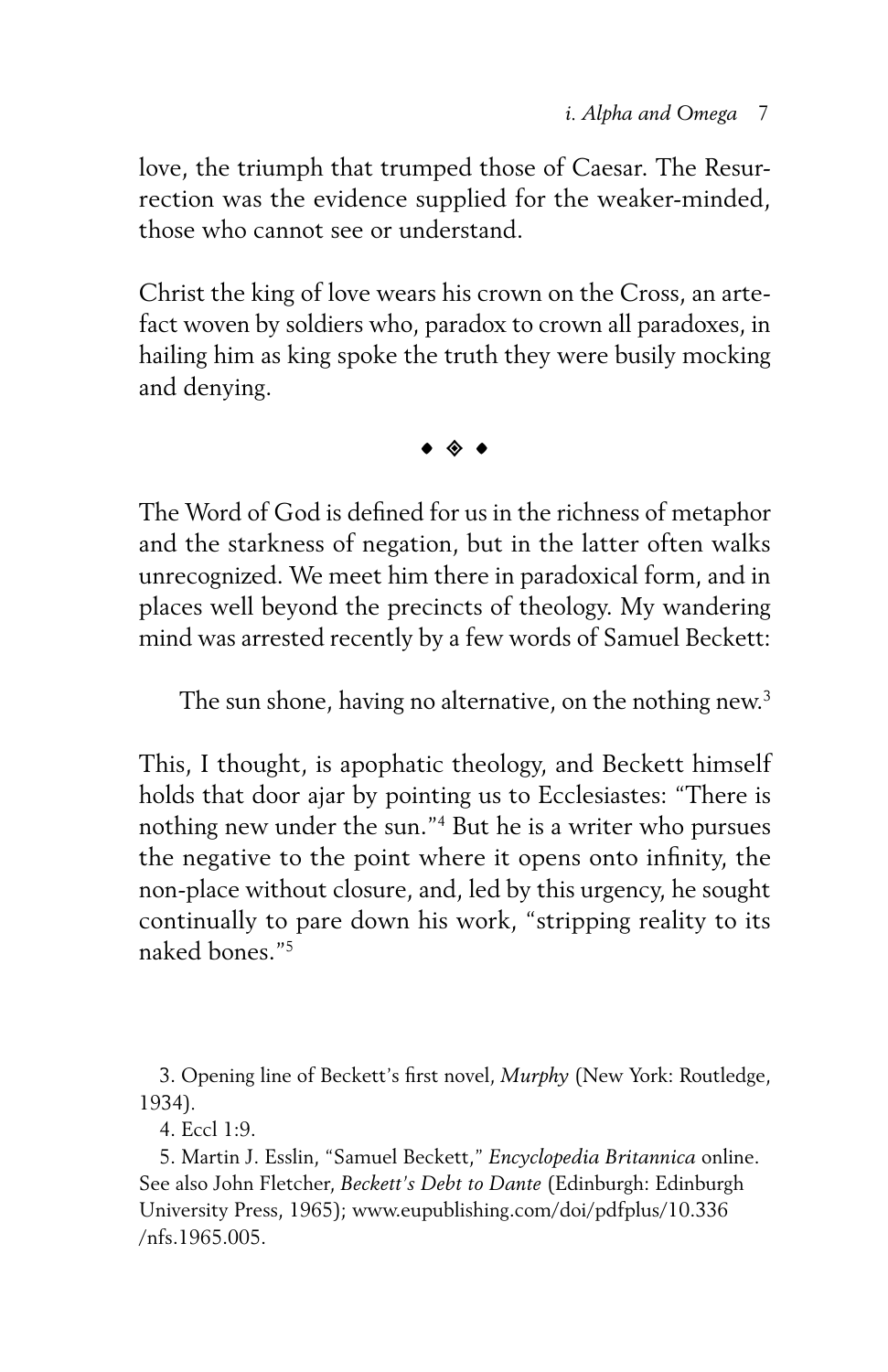#### 8 *Clothed in Language*

The author of Ecclesiastes, also notoriously negative, is given the lie in the penultimate chapter of the Book of Revelation, where God reveals himself as the great creator and perpetual renewer ("Behold, I make all things new").<sup>6</sup> Beckett's sentence points two ways, like all paradox, alternately true or false according to the context. It holds up a mirror image of truth and is, in its refinement, its true elegance, a reflection of the beauty of God.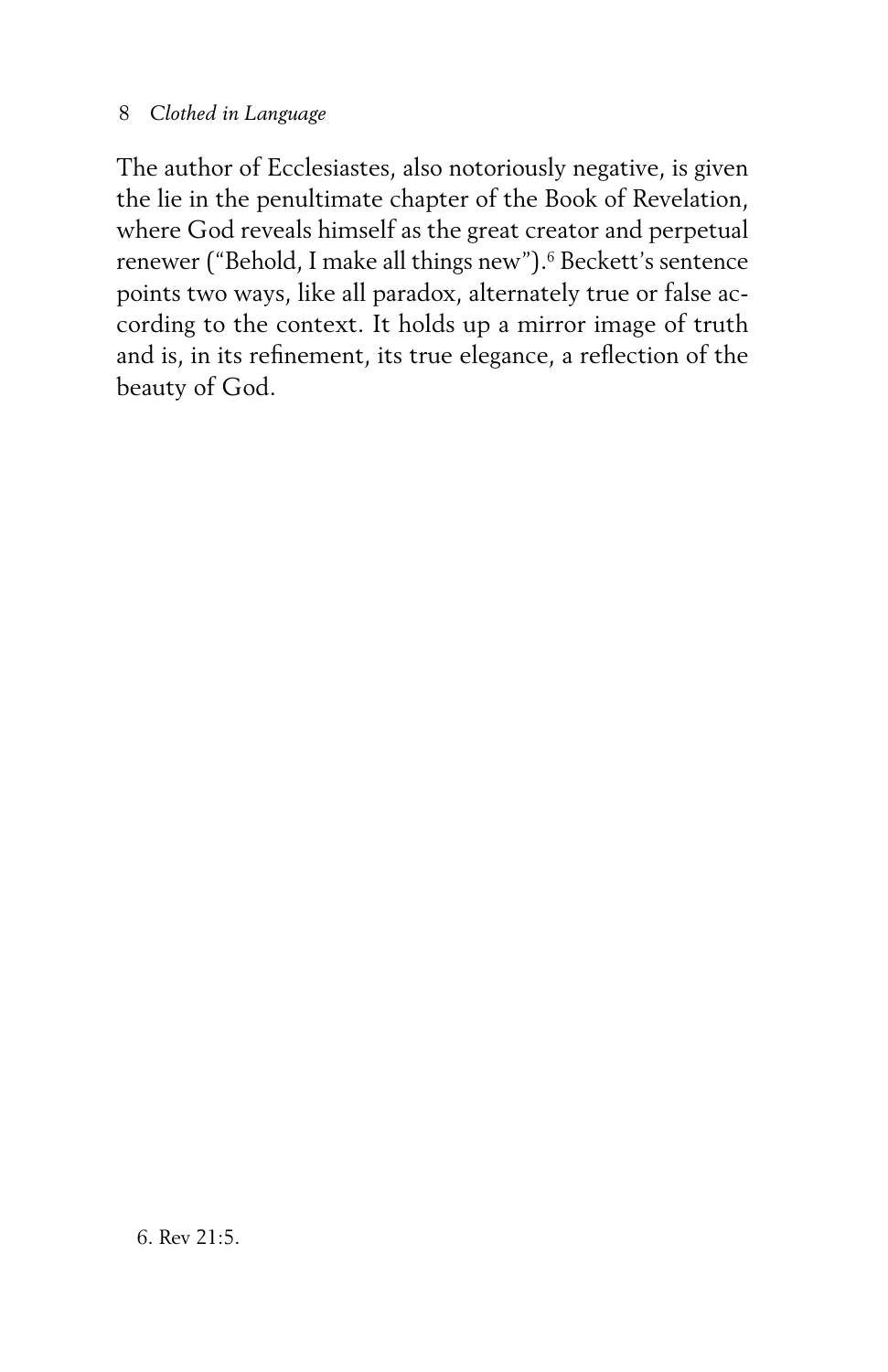#### **Truth**

Truth so often—always?—faces two ways, Janus-like. This paradoxical element is its stamp of authenticity. We should look for it.

 $\bullet$   $\bullet$   $\bullet$ 

Truth: utter simplicity generating inexhaustible variety.

 $\bullet$   $\bullet$   $\bullet$ 

Truth is always subversive, which is why all establishment resists it. We will be judged on the persistence and passion with which we have questioned established wisdom, particularly the versions closest to our hearts and pockets.

 $\bullet$   $\bullet$   $\bullet$ 

"It is not Christ who is too good to be true; it is we who are not good enough to be true."7

"Our call is to a more naked faith and a more hopeless hope."8 More Alice-in-Wonderland truths. We should all walk around on our heads; then we might see straight.

7. See Denys Turner, *Thomas Aquinas: A Portrait* (New Haven: Yale University Press, 2013), 222.

8. Michael Casey, "Bernard's Biblical Mysticism," *Studies in Spirituality* 4 (1994): 21, quoted in Maggie Ross, *Silence, A User's Guide, I* (Eugene, OR: Cascade Books, 2014), 171.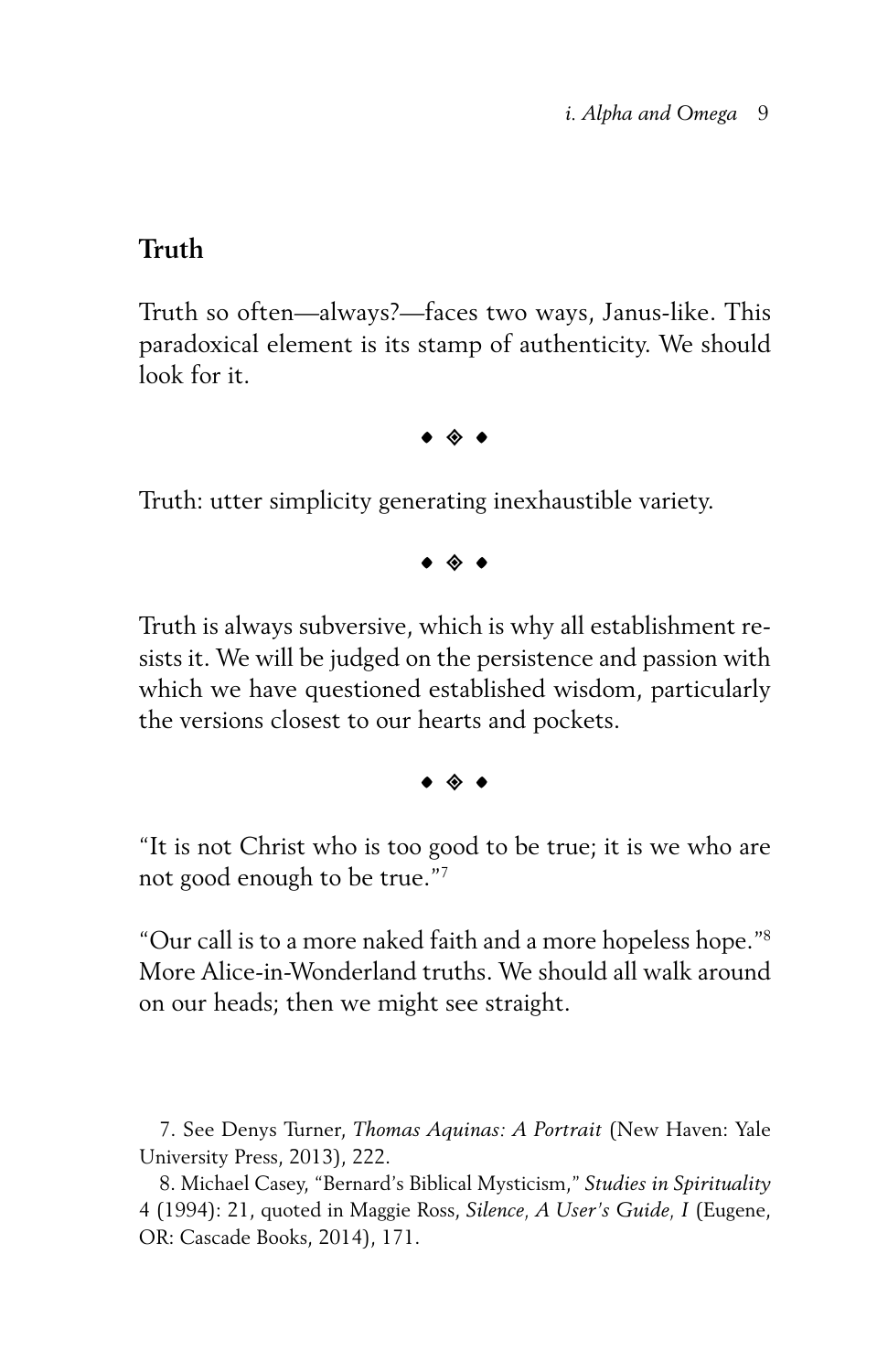$\bullet$   $\; \diamond$   $\; \bullet$ 

In regard to the complex structures of the so-called real, including myself, I understand less and less. Alone shines clear the Incomprehensible; clear because utterly simple. I have looked on it as a brightness at the end of a telescope-like tunnel, the NO THING beyond things that is the object and fulfillment of all desire.

 $\bullet$   $\; \diamond$   $\; \bullet$ 

Nowadays I believe only in the impossible.

 $\bullet$   $\bullet$   $\bullet$ 

The truth is such a noble thing that if God were able to turn away from truth, I would cling to truth and let God go; for God is truth, and all that is in time . . . is not truth.<sup>9</sup>

9. Meister Eckhart, Sermon 11, *The Complete Mystical Works of Meister Eckhart*, ed. and trans. Maurice O'C. Walshe, rev. Bernard McGinn (New York: The Crossroad Publishing Company, 2009), 95.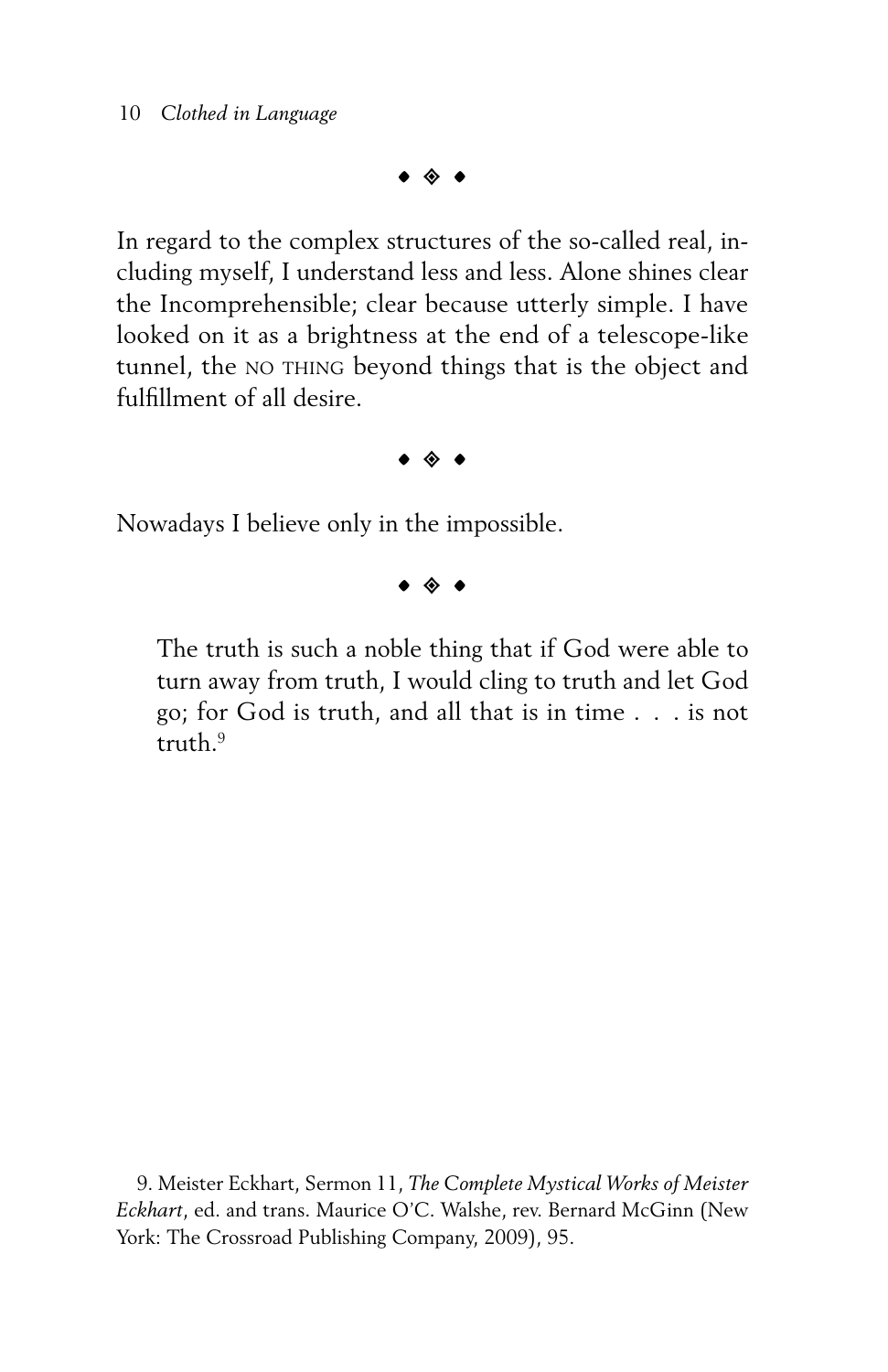## **Time and Eternity**

We need to redefine our vocabulary: never-ending is not the same as eternal.

 $\bullet$   $\bullet$   $\bullet$ 

The present moment offers a squint onto eternity, but we prefer the rooms we have built to house past and future, windowless but frescoed.

Eternity is not length of time, it is time telescoped out of existence. It is the vanishing point of time. While we are still in time, our meaning is in the waiting.

In the mathematics of eternity  $($  –  $=$  +). When all has been given away the sum will be complete.

 $\bullet$   $\bullet$   $\bullet$ 

It is possible that the Last Judgment has already taken place.<sup>10</sup>

 $\bullet$   $\bullet$   $\bullet$ 

The cross is the form, the pattern, and the meaning. Time is stretched out on the cross-piece where Christ's extended arms reach from Paradise lost to Paradise regained. At the center, at the intersection of time and eternity, is the riven heart of Jesus; and each and all of us, wherever we are placed on history's cross-bar, find ourselves also at that mystical intersection where

10. "It is already done" (Rev 21:6).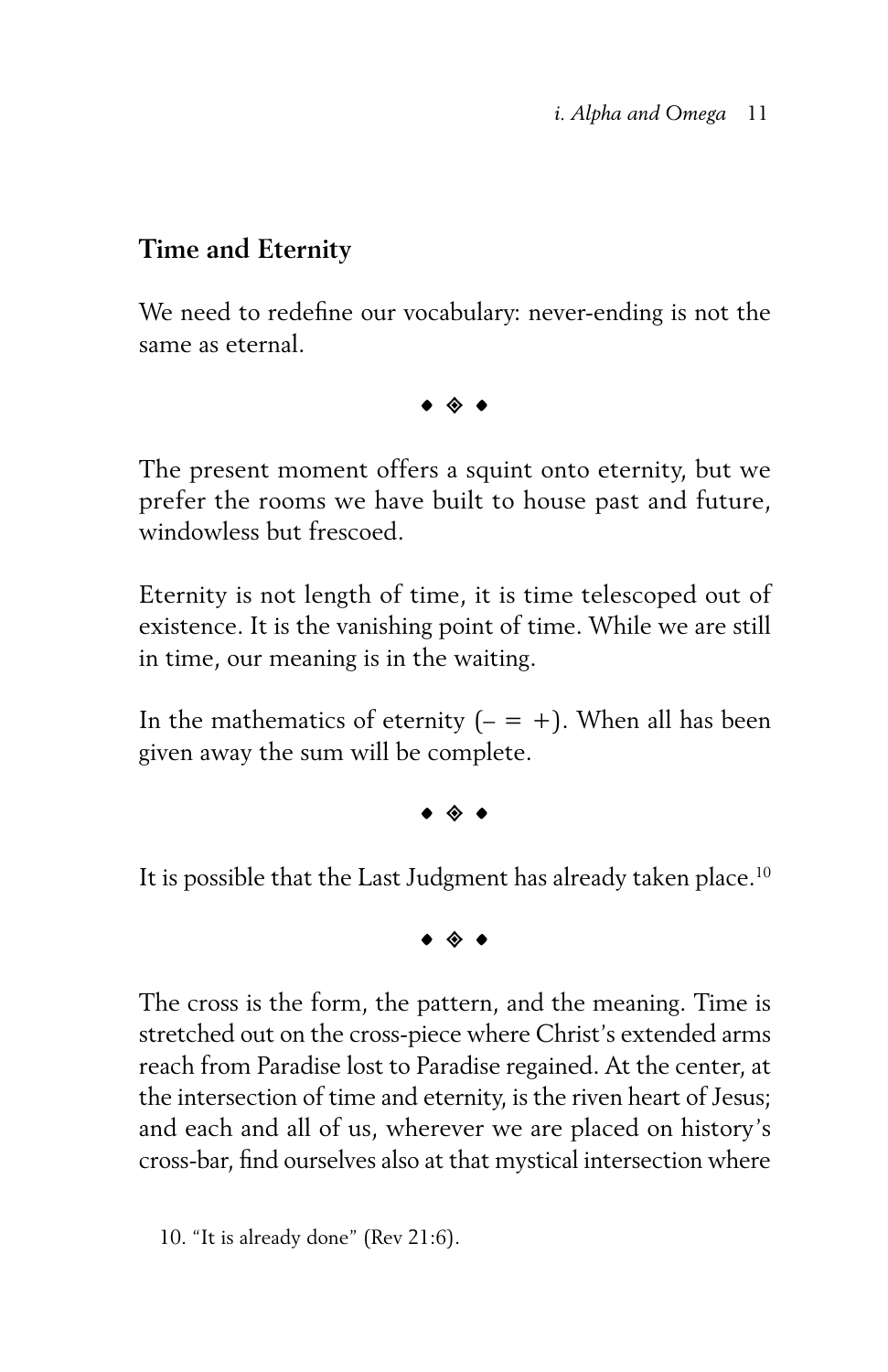eternity is open to us in the present moment and we see the angels of God ascending and descending on the Son of Man.

 $\bullet$   $\bullet$   $\bullet$ 

Timeless, you operate in ways that make nonsense of our mental calendars and calculations. You are the apparently random, the inexplicable we call coincidence. You take some moment over which we think we have control, and like a conjuror you stick it up your sleeve and with sleight of hand pull out silk scarves of all the colors of the rainbow.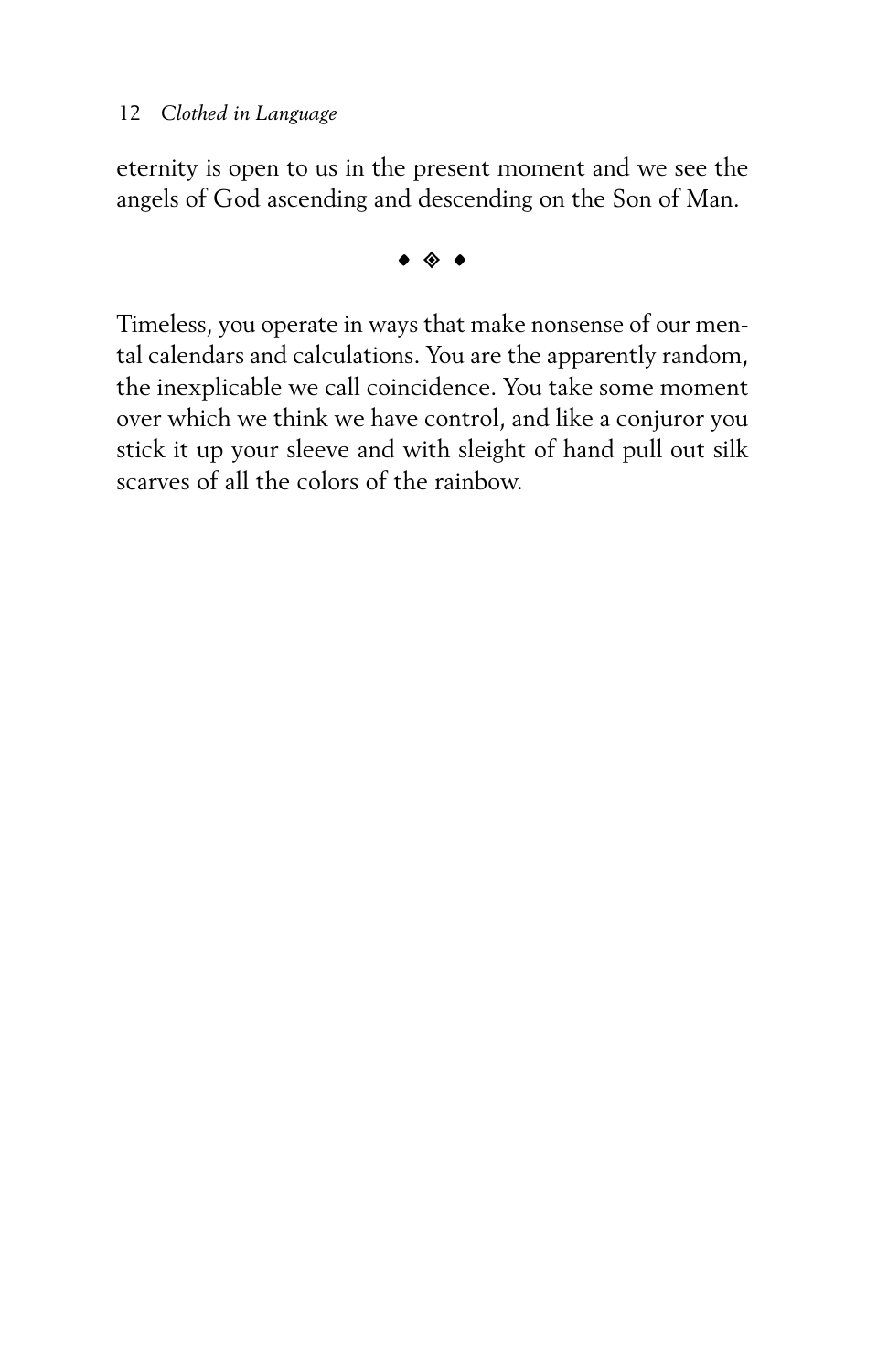### **Trinity**

I know now why the Father begot the Son: Love constrained him; Love begets love, it is Love's own law.

Indeed, if God is love, it follows that he is Three in One. For Love needs a Beloved, is incomplete without. The Spirit proceeds from the Two, for if two is fullness of a sort (an incomplete completion), three is balance, where stillness and movement become one. This One alone is adorable.

 $\bullet$   $\bullet$   $\bullet$ 

Paradox is at the heart of the Trinity, our God who is Threein-One. We tend to prefer the word *mystery*, as being more encompassing, stretching farther, going deeper. There is pleasure in getting lost. Yet it can't easily escape the mutter of "cop-out, cop-out" rising from the pews. The harder-edged paradox is more exciting, a vertiginous word, and surely it is dizzying to ask his Mercy to plead in Person for us, to and against his Justice—God versus God?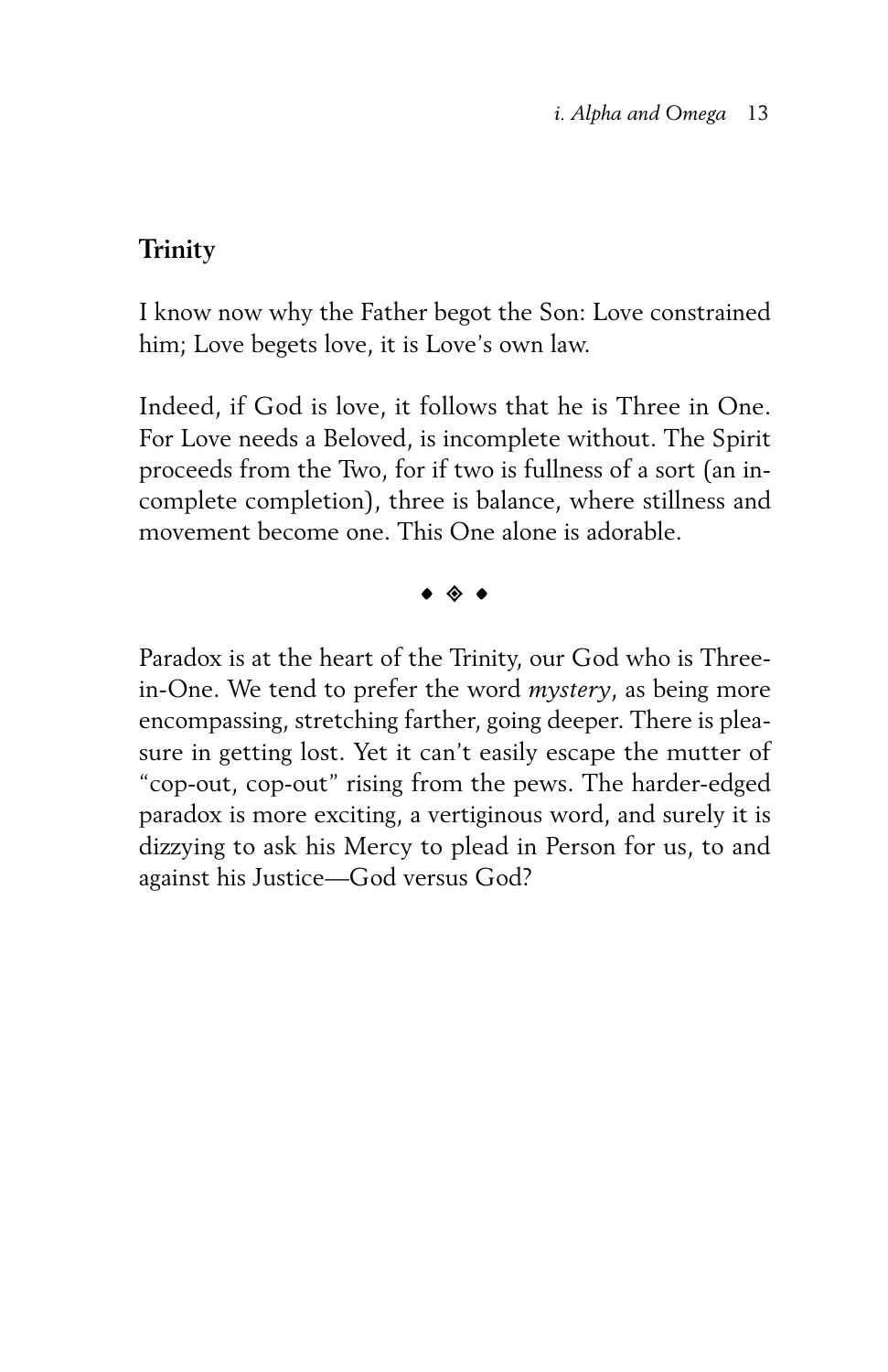## **Love of Nothing**

This love has nothing in its sights and aims so true that out of everything there is nothing will do.

And should love call by any name (save only one) the lover lost the lover found nothing will come.

And yet one name to nothing is the certain door where love may enter knowing that nothing is sure.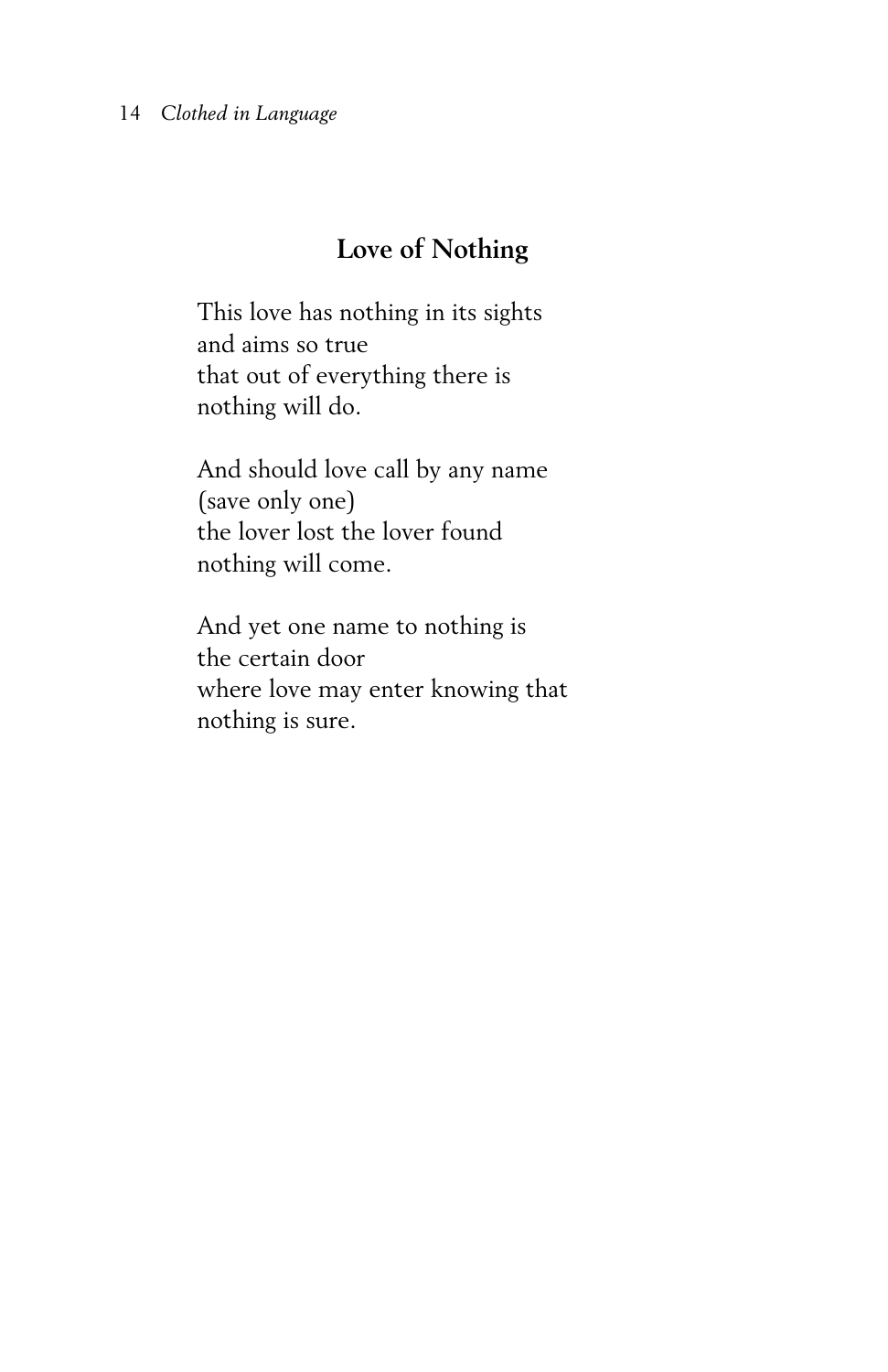## **Knowledge and Meaning**

Meaning is knowledge made active.

On Calvary knowledge was lodged only with the Father. Prophetic knowledge was given to the Son during his public life, as well as that which came from a relationship with the Father unclouded by sin. That knowledge was withdrawn during the Passion and hidden in the Father.

Meaning was embodied in the Son and given life through obedience, suffering, and love. Obedience is passive will, love is active will, and both were expressed in bodily suffering on the Cross: that was how the meaning was written out for us.<sup>11</sup>

Obedience was expressed in silence, love in the seven last words.

Knowledge was restored when Christ returned to the Father, and was given to us, in human measure and proportionate to our humility and longing, after the coming of the Spirit at Pentecost.

11. Obedience here is understood as the willed endurance that accepts and welcomes the underside of doing—the being done to, the Passion longed for in the Upper Room, dreaded in Gethsemane, undergone in the Praetorium and on Calvary.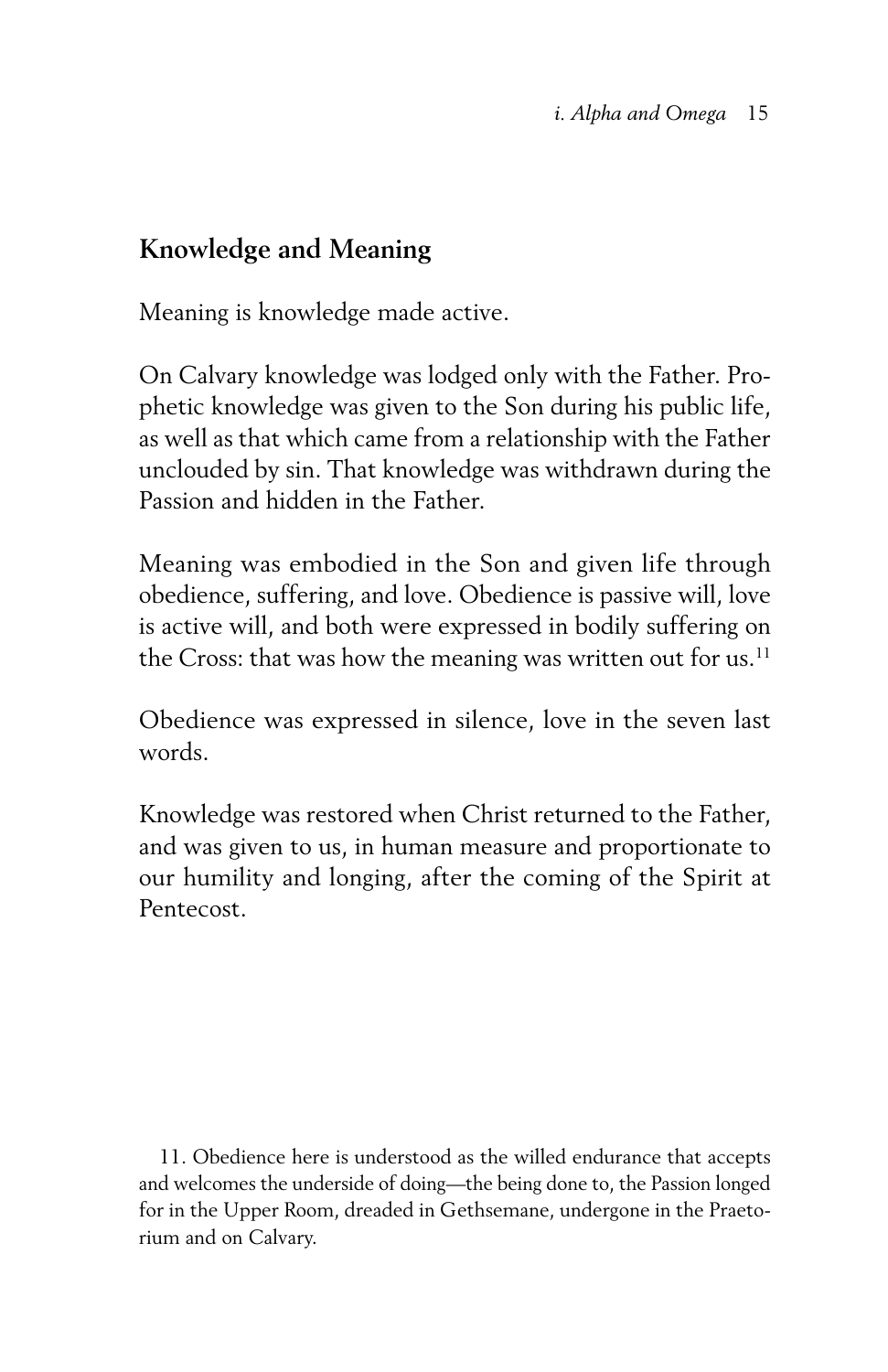# **Reading Between the Lines**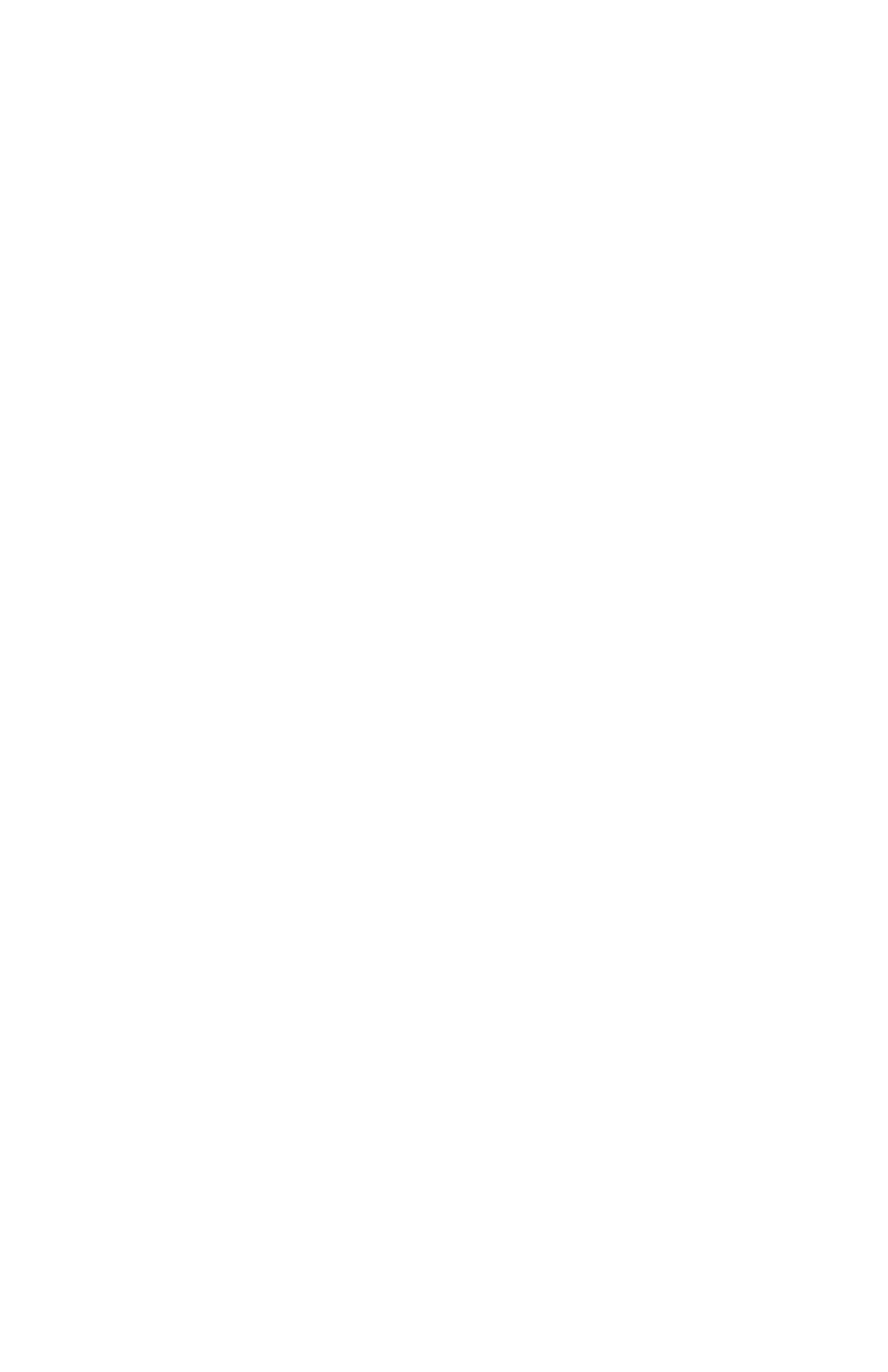# **Reading Between the Lines**

We have more languages at our disposal than we are always aware of, certainly more than we use consciously and often. Those spoken by our neighbors, near and far, which, if we knew them, would broaden our minds and expand our hearts. Technical languages like mathematics that we leave to experts and the machines at supermarket check-outs, forgetting that fluency in mathematics and cutting-edge physics opens a door to outer space. Closer to home and friendlier is the language of the natural world, the extraordinary ordinary. It is learned by looking with close attention, often. It is the *lectio divina* of divine glory, and the book is free. There is also a language we have half forgotten, the language of the oral tradition that passed unwritten down uncounted generations, the treasure chest of human knowledge packed with the stories that explained us to ourselves. Printing, followed by the growth of literacy, saw by the middle of the nineteenth century the final phasing out of this oral tradition in England. Nonetheless, much of the material, the stories and the language they are told in, remains to us either as literature—texts more often studied than read—or as tales for children, read aloud as such tales should be, and thus still shared and heard.

The Scriptures too, both Hebrew and Christian, were part of that oral tradition and in more than one sense still are, being proclaimed and listened to collectively. All share themes drawn from a common pool of giants and dragons, boy heroes, magic cauldrons, and a conviction that, at a moment of crisis, any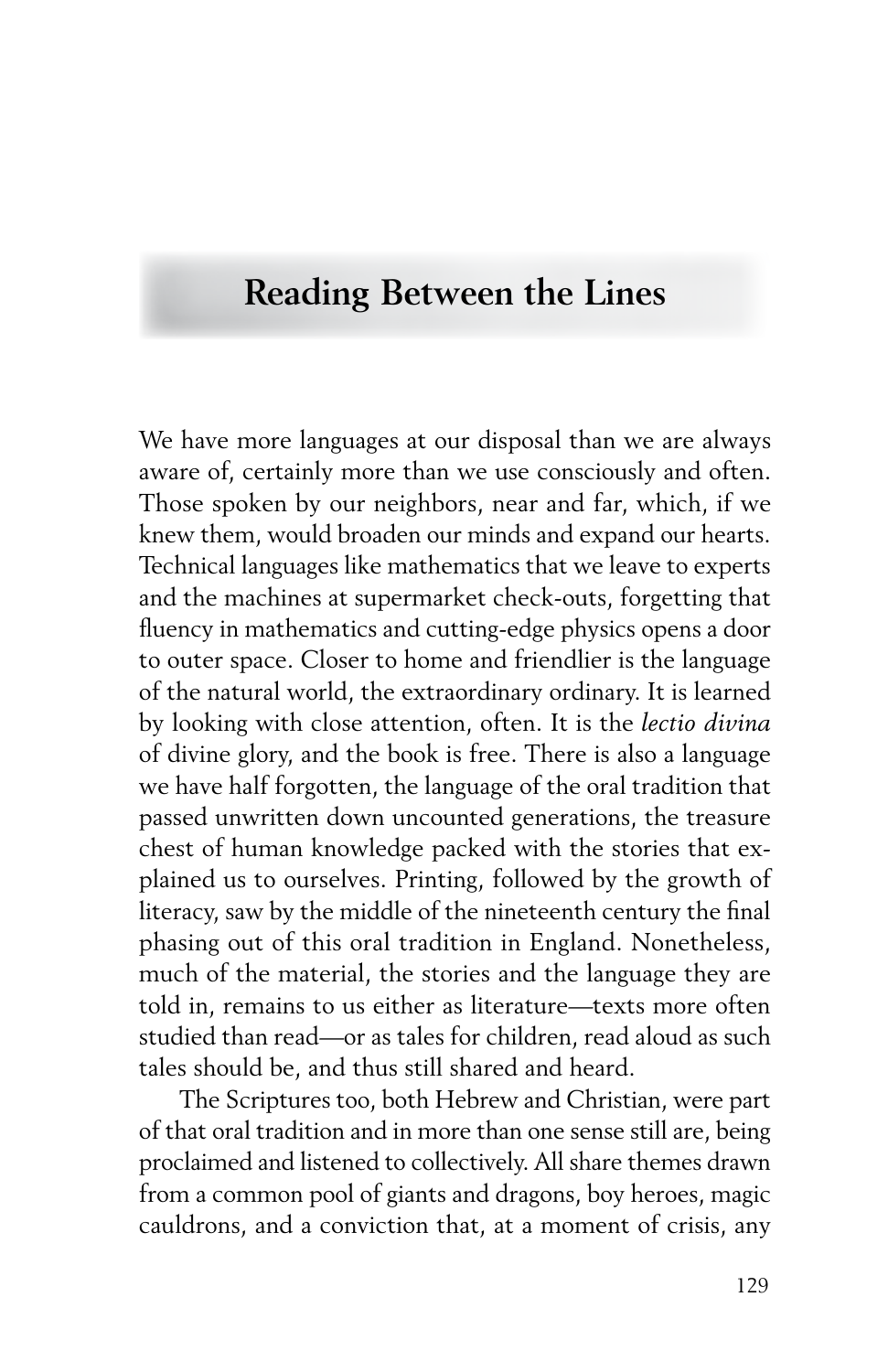rule, including what we would now call the laws of nature, is subvertible (by whom or what, in fairy tales, is not always obvious). More important, they share a belief in good and evil and their mutual opposition, in rewards and punishment, and in the ultimate triumph of the good. Myths and legends introduce the tragic, fairy tales the ghoulish; humanity likes a bit of tragedy, particularly when there is another page to turn: Roland dies at Roncevaux, but Charlemagne will come to avenge him. Children are both less and more sensitive: they enjoy being threatened with indescribable horrors their parents would never cope with (being cooked and eaten by witches), but they also need to be saved in the nick of time, preferably by their own guile. My seven-year-old son, being read a version of *La Chanson de Roland,* dissolved into tears: "J'aime pas les histoires où tous les Français mourent," he sobbed a trifle ungrammatically. He would never have cried over Hansel and Gretel, though he might have been seriously frightened.

We don't believe in legends now; we certainly don't believe in fairy tales, and to save our children from nightmares we assure them that they aren't true—but children know better. We, their parents, have science to guide us, and it has closed our minds to the possibility of other possibilities. Scripture of course is all about possibilities other than the scientific and rational, and the ways in which we approach these and solve the difficulties that they now present are various. Christians position themselves on a spectrum of belief that stretches from a deadening literalism to a point where any historical content that lacks an archeological substratum is vaporized as metaphor. Medieval historians faced with saints' lives are often experts at dissection: having stripped out the useful parts that help them prove how our forebears *really lived*, they toss the rest in the bin labelled "superstition."

We still read fairy tales, usually for their Freudian insights. Some read myths and legends, and of all these genres we are more accepting than we are of religious texts. When we apply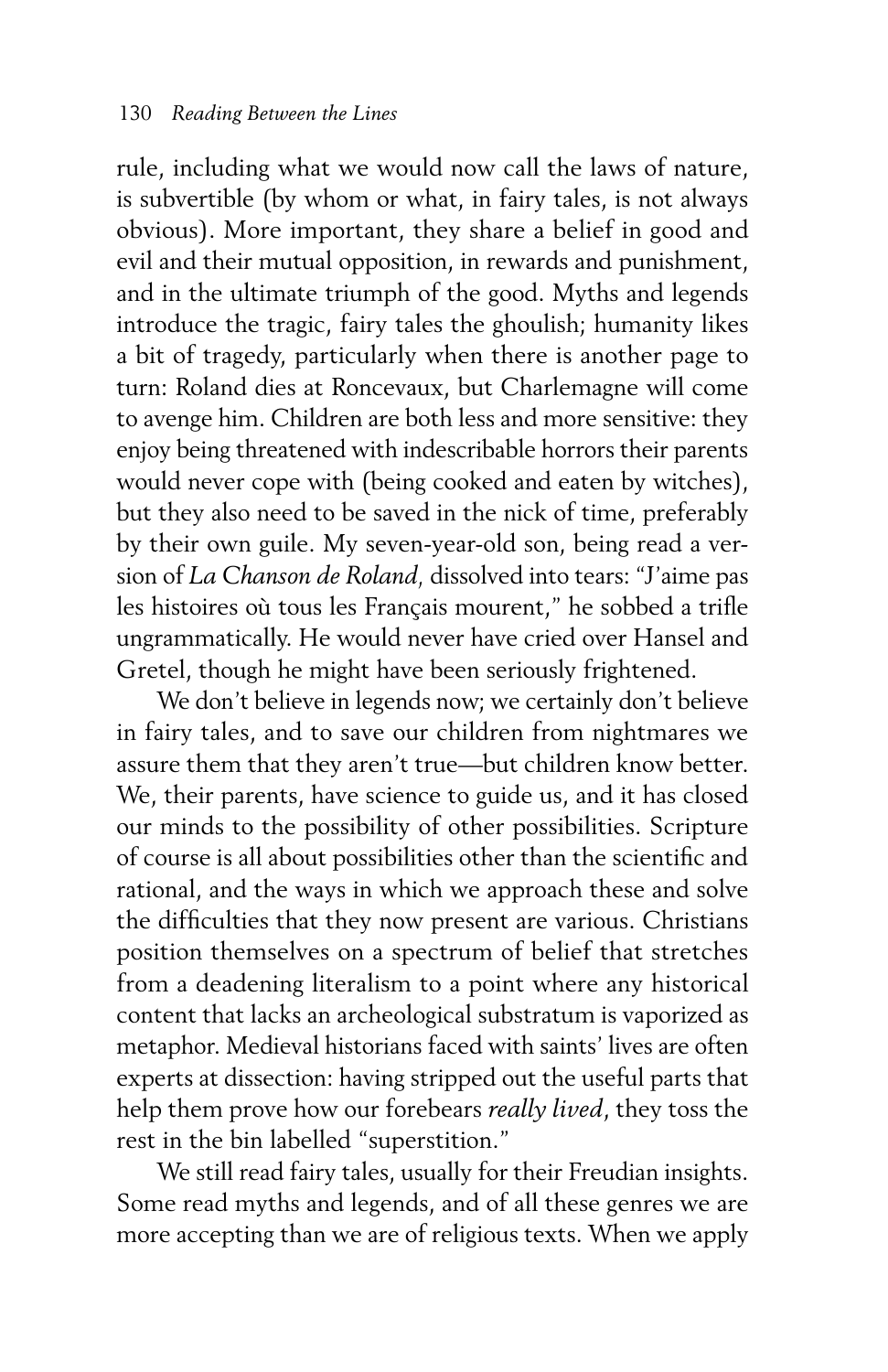the words *myths* or *fairy tales* to the latter it is to dismiss them as rubbish, or worse. Might it be that we just need to re-learn how best to read them all from looking at the elements they have in common? Some others, it seems, may be starting to think so. Philip Pullman, author of *His Dark Materials,* in a review of an exhibition of magic put on in August 2018 by the Ashmolean Museum in Oxford, casts an interested and informed eye over the wide perspective of what he calls, without wishing "to disparage or belittle it," the imaginary world: the world of magic, of religion, of poetry, indeed of "everything that touches human life," which he describes as "surrounded by a penumbra of associations, memories, echoes, and correspondences that extend far into the unknown. In this way of seeing things, the world is full of tenuous filaments of meaning, and the very worst way of trying to see these shadowy existences is to shine a light on them."<sup>1</sup> He is speaking here of the light of scientific reason, but there are other and kinder lights that can be trained on these areas of human experience.

#### **Question and Answer**

Asking questions is, surely, one of the few essentials that define being human. The young of animals learn by observing and copying, and by being disciplined and kept in their places by elders and siblings. Children do likewise, but they also initiate: Why? why? why? they ask, as soon as language has provided the magic word. The traditional tales, told, enacted, and sung, which for centuries formed their diet, nourished the tendency. The significance of questions asked and unasked, promising and perilous, is a strong current in the ancient wisdom that flows like an underground river through the landscape of our culture. Question and answer are or once were the scholastic's dialectic, the pianist's two hands, chamber

<sup>1.</sup> *The Guardian*, Saturday, September 2, 2018.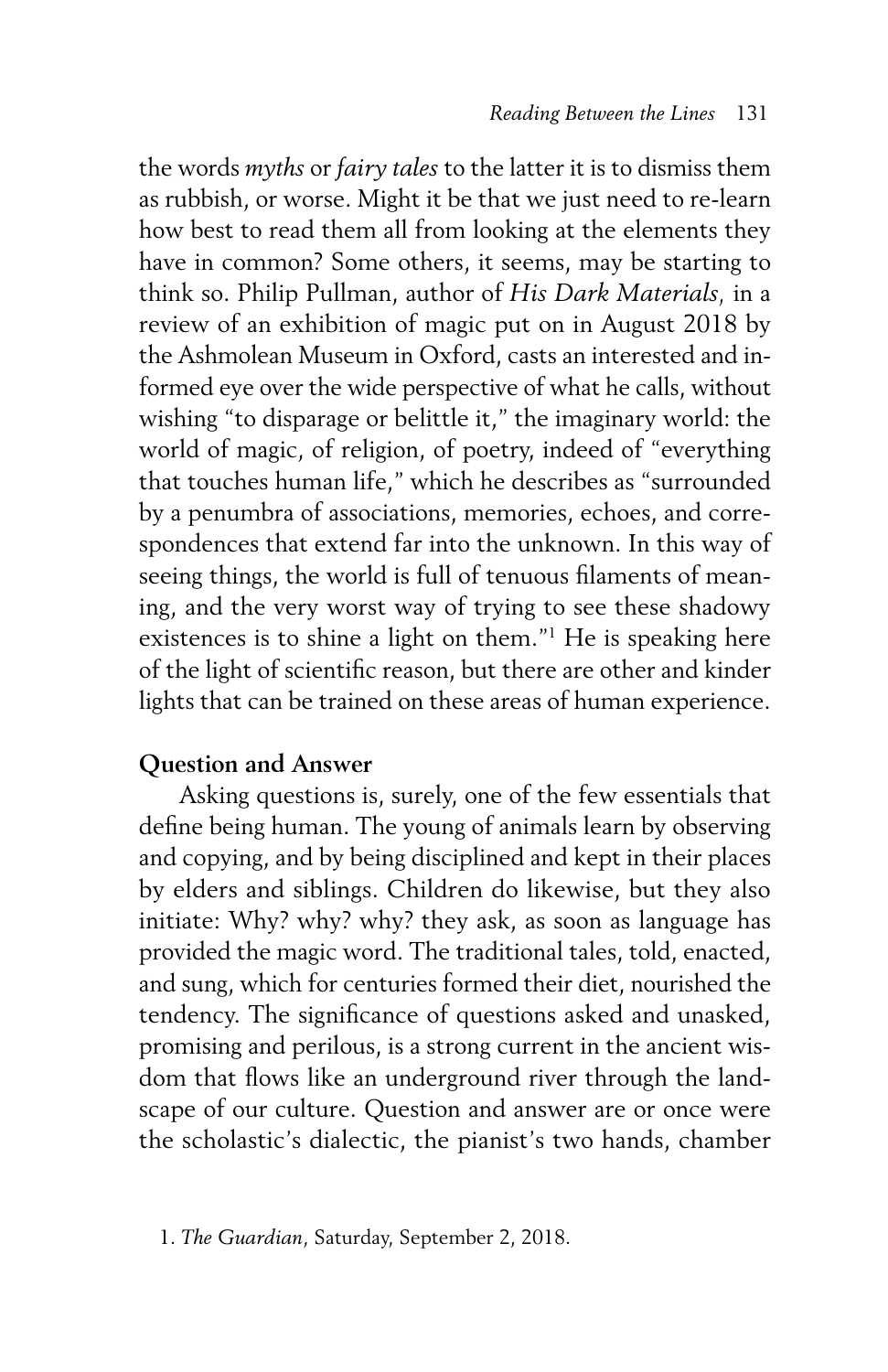music's conversation, and a recurring pattern in children's games, nursery rhymes, and songs.

> On yonder hill there stands a creature, Who she is I do not know. I'll go court her for her beauty; She must answer Yes or No.

The themes that led an oral existence for centuries before being lifted into literature or demoted to fairy stories often set up scriptural resonances (and of course vice versa). They demand to be read in a not dissimilar way, in that all have deeper meanings behind or beneath the literal. While a child will not spell them out, these meanings may be absorbed subconsciously and become a part of the ground on which that child walks.

In stories, unlike in life, children do not ask the questions, they get asked for answers: impossible, unguessable answers to trick questions—how can anyone guess a name like Rumpelstiltskin?<sup>2</sup> Sometimes the story turns on a threat of failure, which may spell death; sometimes on the promise of a kingdom as reward—the happy-ever-after of the hallmark ending. These tests invariably fall to the lot of the least likely candidate, the smallest, youngest, and most vulnerable, who just as invariably triumphs, thereby proving that belief in the triumph of good over evil is written not only in the Scriptures but in the world's genes. It is the truth that continues to deny all the available evidence. Such a story in its many variants says to every child, keep going, never give up, you don't have to be big, strong, rich, or top of the class for something good to come—perchance—your way. Every

2. Of course in life they get asked for answers later, interminably, at school and beyond, and often for the wrong answers, those that close down further necessary questions.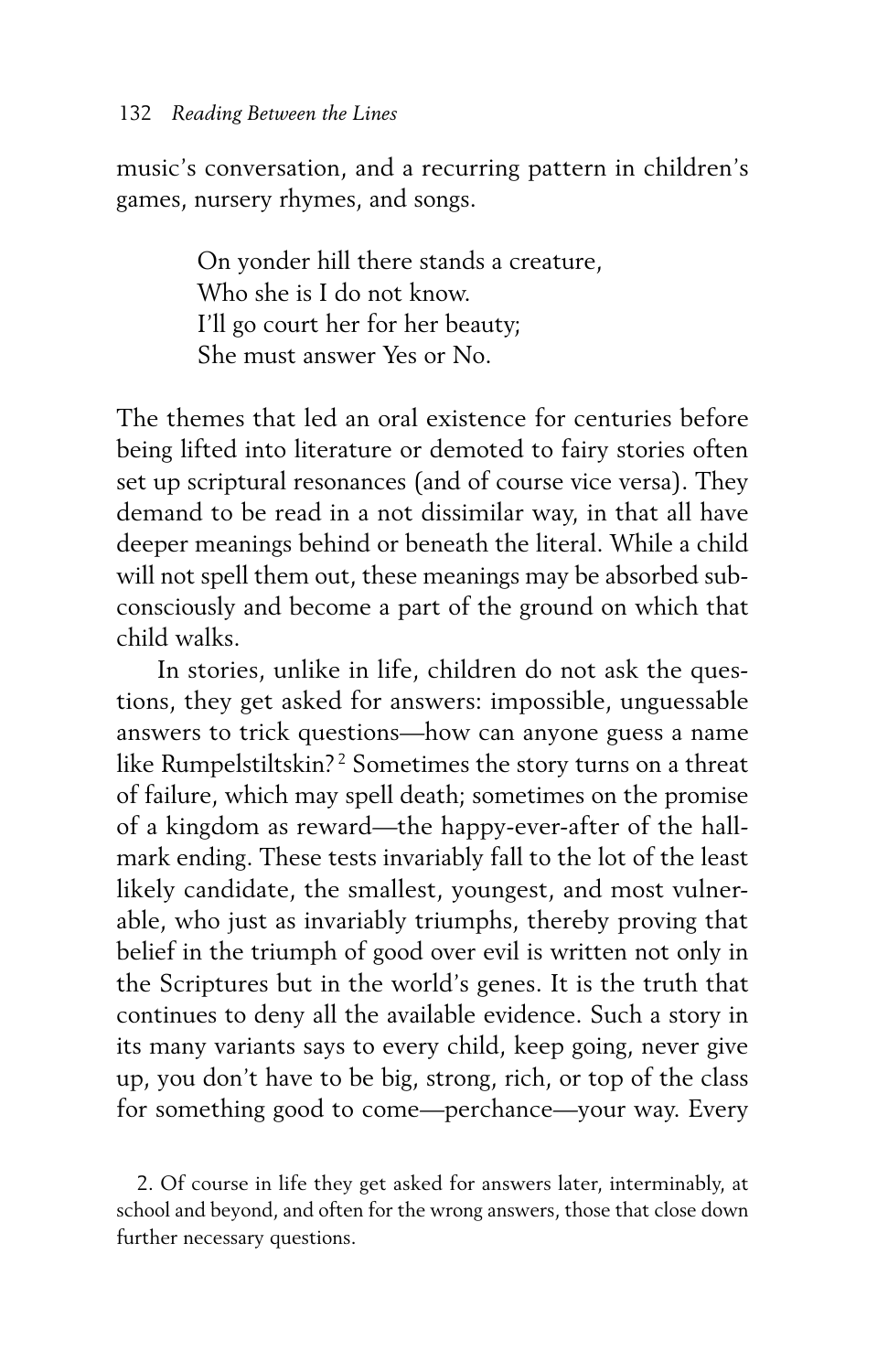happy-ever-after tale is making the same point as Yahweh in Exodus when he brings his undeserving people out of Egypt. He did it because they were wretched, not because they deserved it. Even his "saints," Jacob, David, Solomon the Wise, weren't more deserving than Jack of the Beanstalk—Moses was the one exception. Fairy tales are in fact more upbeat than Scripture, which contains a lot of history, and history is pretty bleak: God is always having to send his prophets to put new heart into his people. Yet arching over all is the saving rainbow of the Flood, the drama of the Passover story, and the forty-year trek to the Promised Land. Moses may die on the heights overlooking it, but another Savior will come one day and lead his people across the Jordan. The Old Testament is the story of hope against hope.

The New Testament brings one fulfillment: the promised Savior is given and triumphs over death, the ultimate evil. Yet this does not take place in the literal, rock-hard sense apparently offered in the fairy tale, where the conferral of kingship on the hero happens here and now—good things in this tradition are *not* for tomorrow. In the course of the New Testament the land of milk and honey by contrast gets shifted definitively beyond the horizon; yet the promise holds good, and the triumph, assuming a cosmic dimension, becomes greater, even when expressed in literal terms for want of better ("The shout of them that triumph, / The song of them that feast").<sup>3</sup>

Nonetheless a great deal of moral ambiguity is tolerated in the Old Testament as in folk tales, even in the doings of the "goodies," the heroes. There is discomfort in reading about Jacob's cheating his twin brother Esau out of his blessing and lying brazenly to his blind father while his mother eggs him on, and worse discomfort when we realize that his very own God, the God of Abraham, Isaac, and Jacob, will not hold it against

<sup>3.</sup> Bernard of Cluny, "Jerusalem the Golden," trans. J. M. Neale.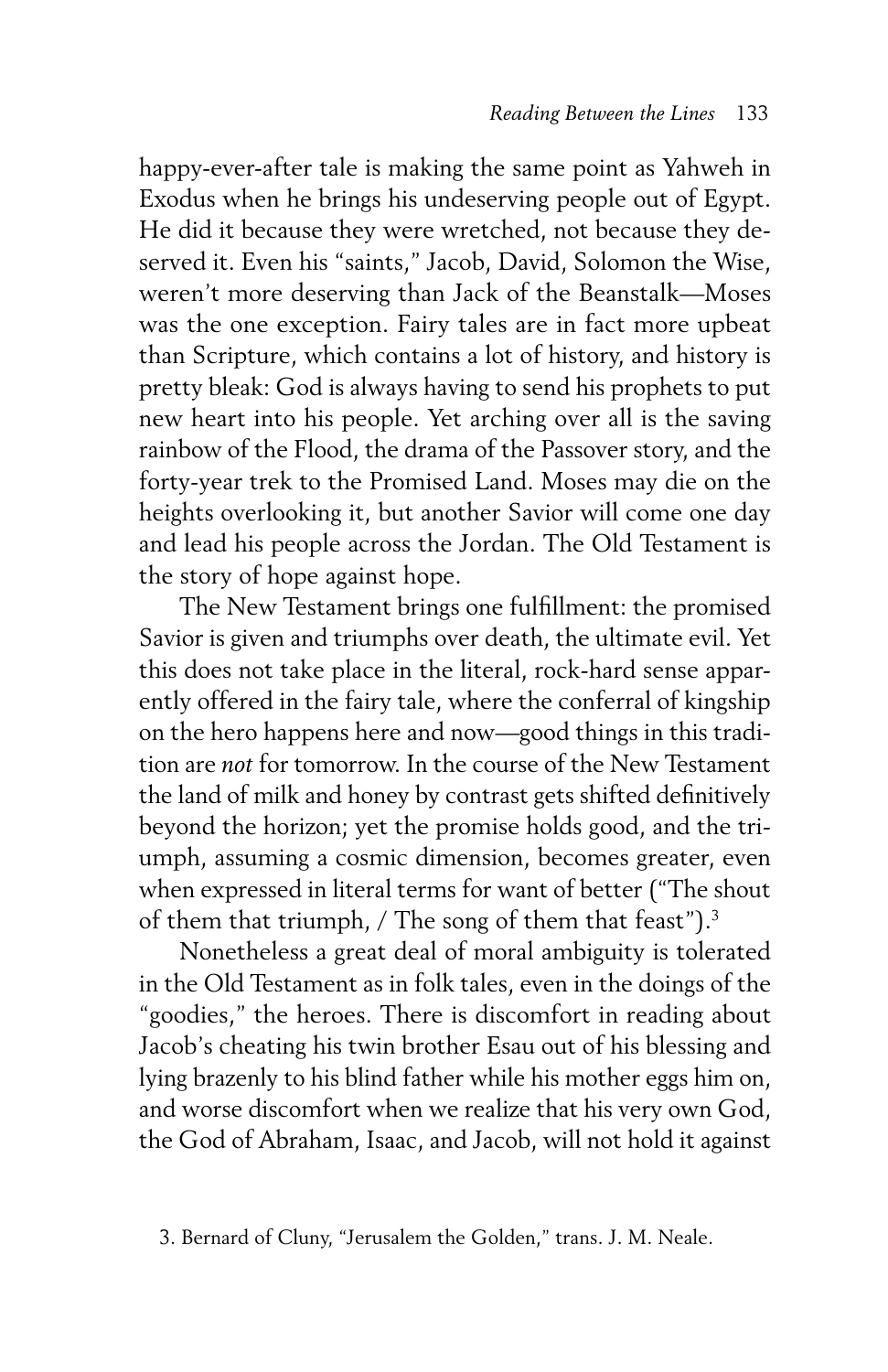him. The just God, who insists on the highest standards of integrity in all his people's dealings, appears to turn a blind eye to treachery in his favorite. Yet these stories of the Patriarchs in the book of Genesis, which display an ambiguity in regard to moral issues that is characteristic of primitive tale-telling, tell on another level a different truth to those with ears to hear. They speak of the infinite patience of God with those whom he has chosen to work out his purposes and bring his stories to their redemptive ending. Jacob, after grasping his father's blessing, finds it gets him nowhere without that of the God with whom he has at last to wrestle. He comes out of this contest blessed, but badly lamed, and only then is he given a new name and allowed to return to the Promised Land. These tales are a record of the first tentative steps on a long spiritual journey. The Fathers stepped round the discomfort generated by a proportion of Old Testament stories by reading them metaphorically and have left us a treasure house of scriptural interpretation. Theirs too is a reading between the lines, just as the medieval glosses literally were, lines within lines upon the page, like part-singing, with each voice maintaining its own tune.

The moral elasticity of these tales distinguishes them also from the legendary matter that comes to us already graced with a literary pedigree and firm cultural parameters. The heroes of epics and Arthurian romances are not jumped-up shepherd boys but nobles steeped in honor. Roland at Roncevaux, heavily outnumbered, puts a rearguard at risk because to call for help would demean him. Too late he blows his horn, bursting his temple with the effort; he dies, but so do all his companions. Yet even the wrong choice is presented wrapped in the tragic grandeur that mantles the doings of the Greeks.

But the Hebrew Scriptures are far from uniform, and as we turn the pages the picture changes: the oral component slips beneath the surface, Yahweh moves center stage and takes over. What he expects from his people becomes much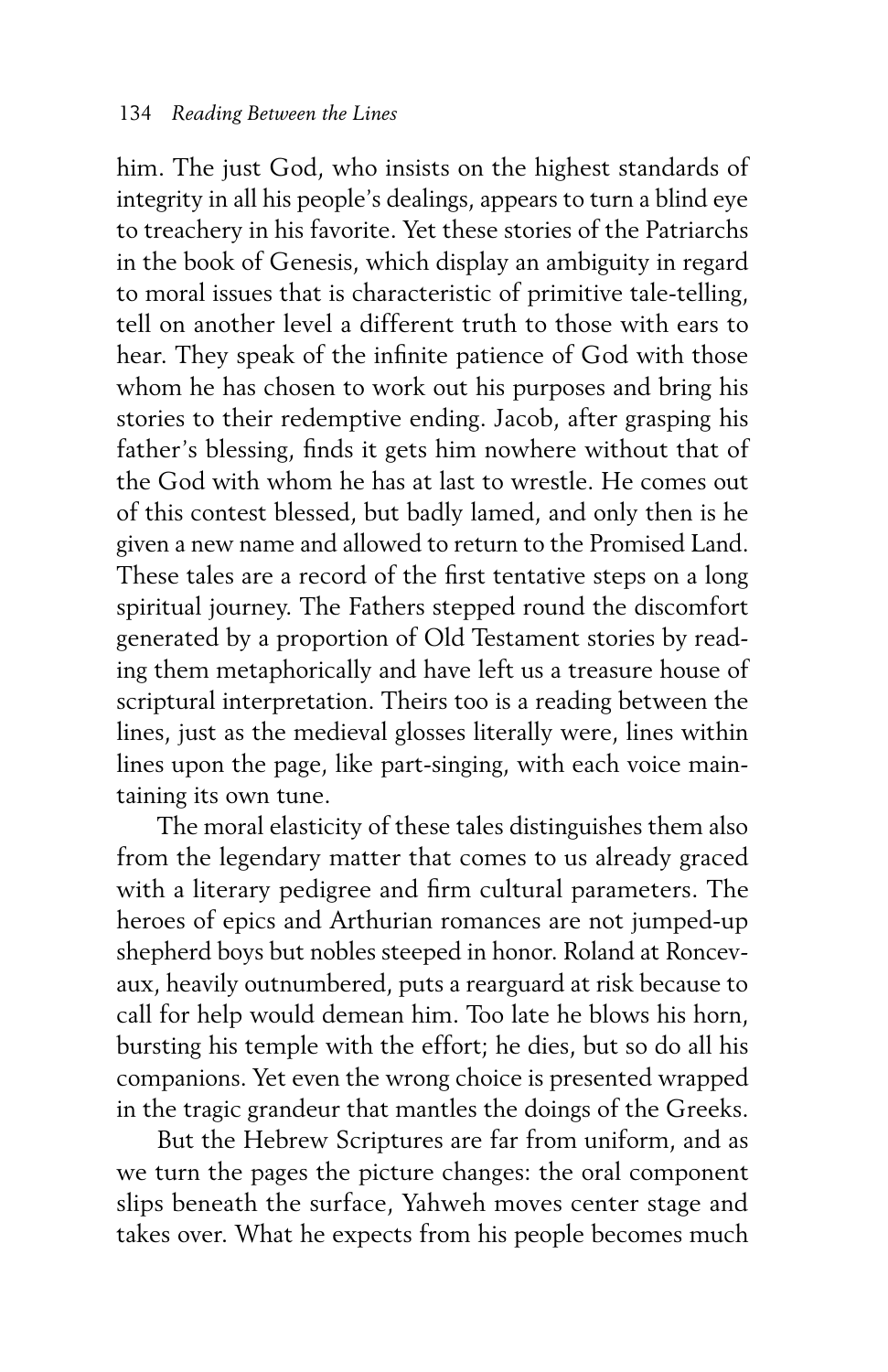more clearly defined, and while their behavior does not necessarily improve (see David's elimination of the inconvenient Uriah<sup>4</sup>), those who transgress are left in no doubt about the consequences. Somewhat surprisingly, moral complexity, if not ambiguity, returns with the Son of God in the gospel parables. Here too is material drawn from the everyday and mediated to the man in the street, and as with fairy tales, the learned today are still working out the meaning of these stories. So are the rest of us, those who have not given up. Why was the dishonest steward / middle manager commended by his master?5 Why, oh, why are those who have nothing to be deprived even of what they have?<sup>6</sup> I have listened to explanations and forgotten as many as I have heard; perhaps it is better to be wise than to be learned, perhaps the point of the parables lies not in catching the hare, but in continuing the pursuit.

We find a perfect folk tale in the unlikely context of the first Book of Kings: "The Lord appeared to Solomon in a dream and said, 'Ask what you would like me to give you.' "7 In folklore the unconditional offer is the prerogative of those who, as here, have everything to give, and is frequently qualified with "half my kingdom," which is the same as saying "anything you want" or "wealth beyond your dreams." Alternatively it can be the quid pro quo of some demiurge, engaged in a trade-off with one who has acquired by chance or guile an unlooked-for advantage. There is usually a catch, and the beneficiary who is in line to win everything may end up with nothing. In all such stories excessive greed gets its due requital. Solomon, in asking for wisdom, shows himself wise before the event: courteous and self-deprecating, he asks for a gift that is sure to meet with the approval of the giver. Indeed, when Christ

4. 2 Sam 11.

- 5. Luke 16:1-13.
- 6. Matt 13:12; 25:29; Mark 4:25; Luke 19:26.
- 7. 1 Kgs 3:5-12.